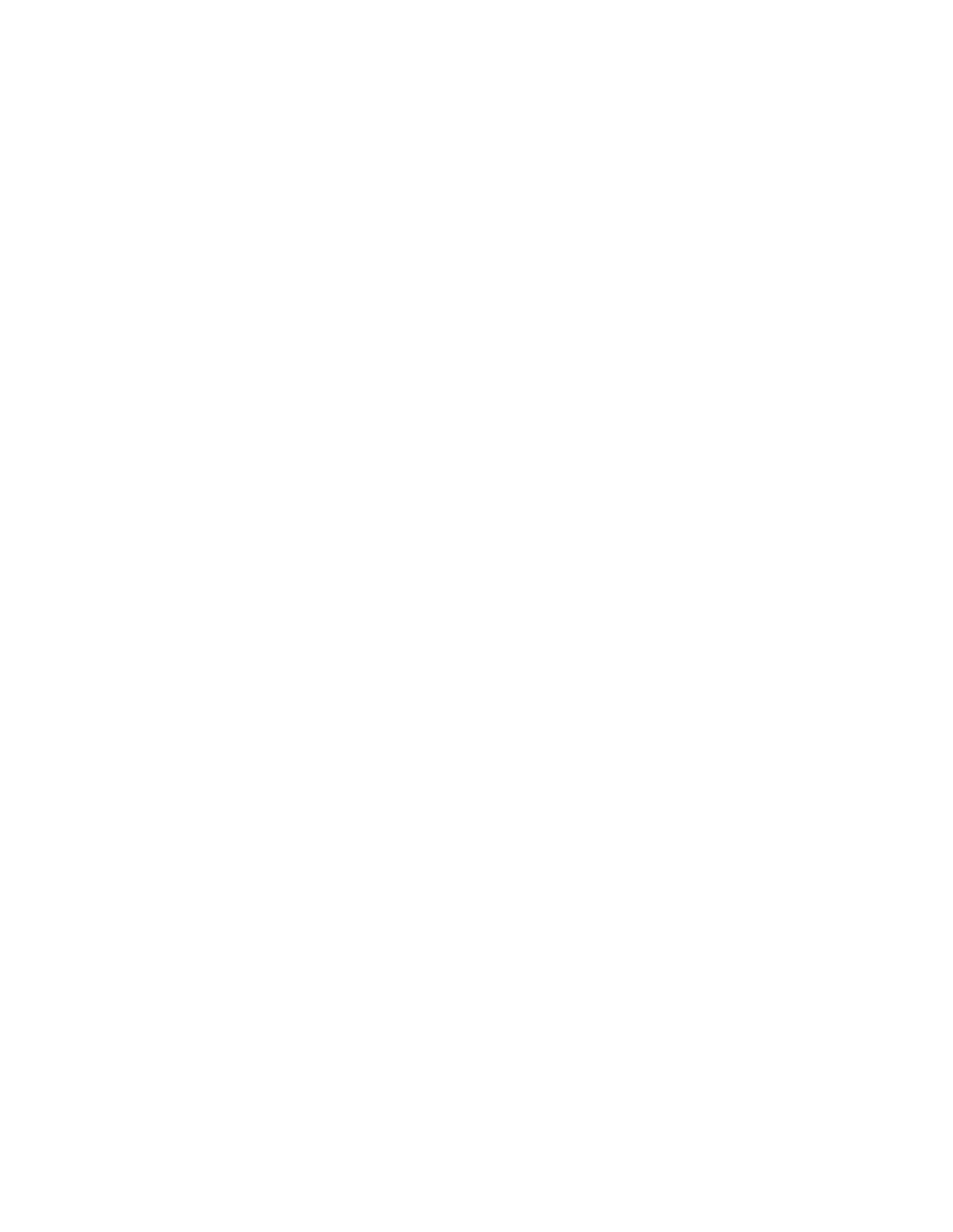Green: Let's see, Mrs. Tinsley. This is the first question to get it started off, so to speak. Can you tell us something about when you moved to Champaign, where you"re from, just for starters?

Tinsley: Yes. Yes. I moved from Metropolis, Illinois, which is the southern part of the state in 1919, June the  $2<sup>nd</sup>$ , and I have been here 60 years.

Green: How do you remember the date so well?

Tinsley: Well it stood out in my mind very well because I did write it down, but I could remember it anyway because it was a very hot day in June, and I had three little children with me. My three children – my oldest one just turned eight years old, and I had to buy a ticket after I got on the train. They said I didn"t need a ticket for my oldest child, but I got to Carbondale where I had to change trains I had to buy another ticket. And I had to get off the train and go back through the depot to get the ticket. And, oh, it was so hot. I couldn"t forget that day.

Green: Well, meanwhile, what did you do? Did you take the children all with you, or what?

Tinsley: Oh, yes I did. I wouldn"t dare leave them on the train, and then I had a basket and I left it with a man. And he said if the train would have to pull out, he said he was going to get off in Champaign because he knew my mother and give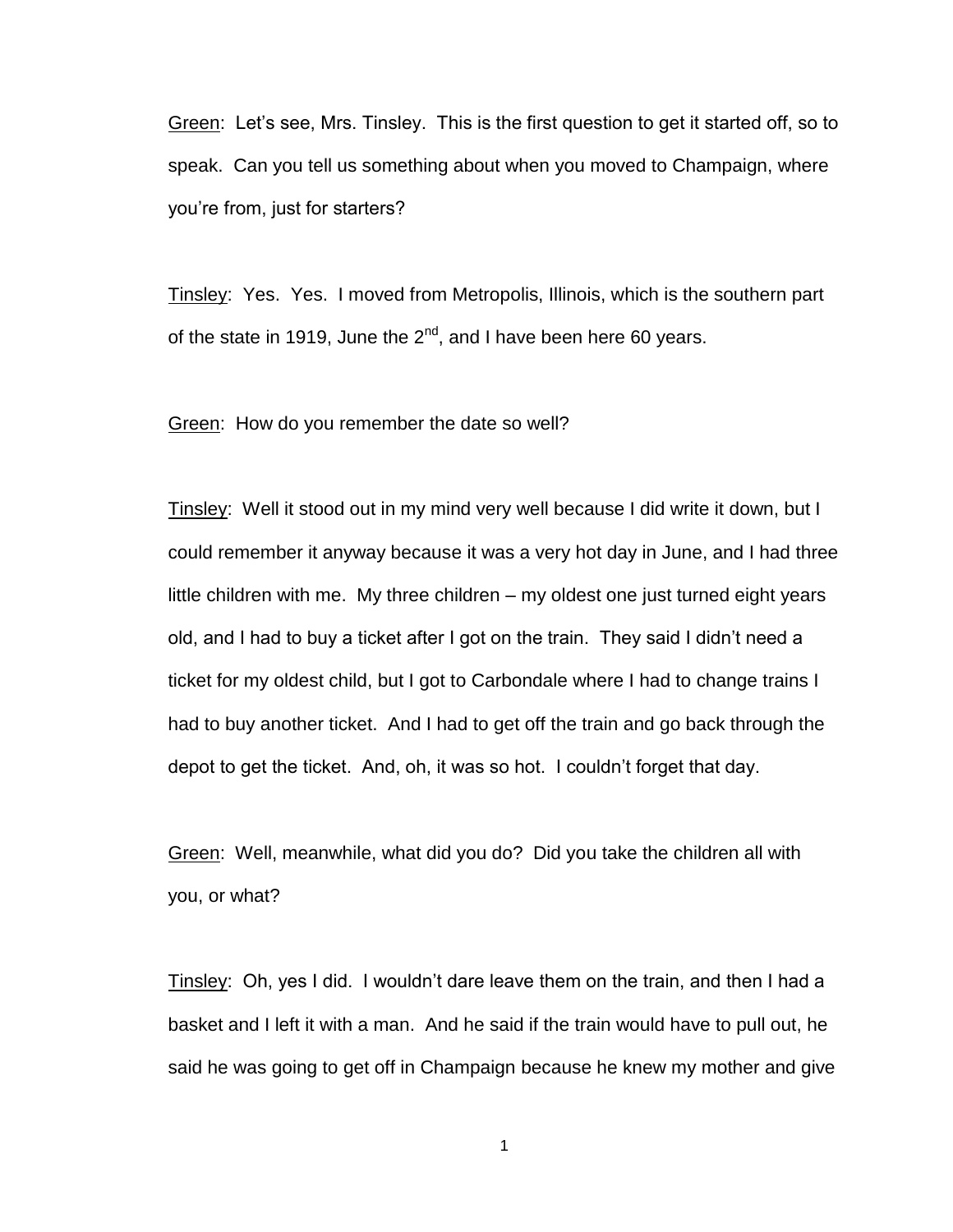her the basket. But the man promised me that he would so I felt very safe about that.

Green: What brought you to Champaign?

Tinsley: My mother had moved here previously in 1913 and, of course, I wanted to come up here and be near her and she said work was good for women. And later on when my children got older and needed more help that I could find something to do, kind of help the family out.

Green: What type of work were you doing then?

Tinsley: Well, I wasn"t doing any kind at the time. When the children were small, I never went out from the home until my baby girl went to the school, and then I just did day work. I had a couple of days out – half-days, and then I"d come home. I always believed in being home when the children would come in from school. So that"s what I did while they were growing up, just housework.

Green: Well, I have on this list that you only lived in Urbana, that you never moved to Champaign. You know some people live in Champaign a while, and then they move over to Urbana, you know, or vice versa. You know most of the people have lived in both the towns.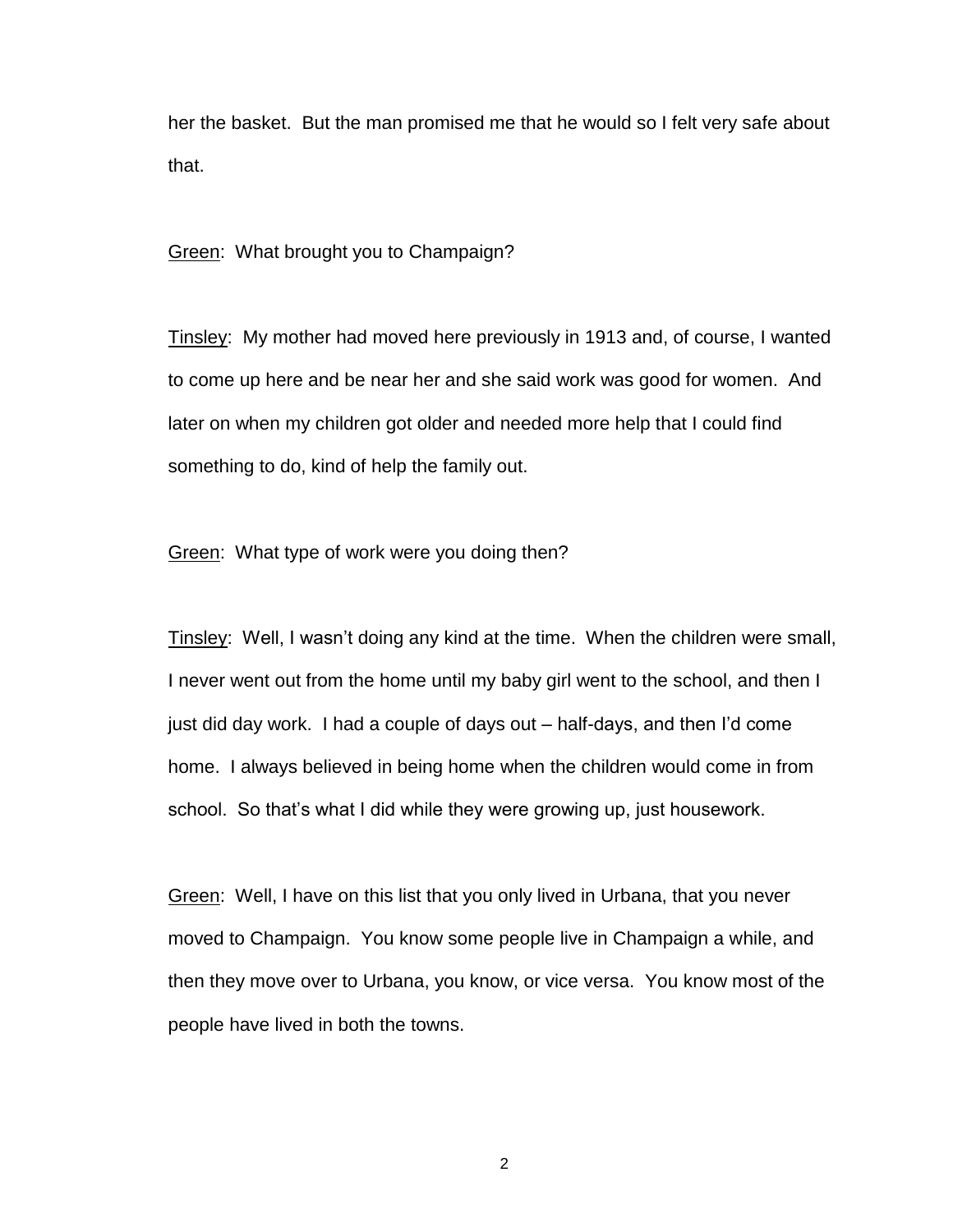Tinsley: Well, when I came here my mother lived in Champaign, at the time, she had lived in both towns, too. But at the time, she was living in Champaign and I just stayed with her. My husband was building a house and he had to finish the house before he could come, and so I stayed with her until I could find a house. In the meantime, my sister and I would go out and look for houses, and couldn"t find one, only in Urbana. So I been in Urbana ever since, it just happened that way in all the houses I lived in was over here. And now I like to live over in Urbana.

Green: Well, the house that your husband was building, is this it?

Tinsley: Oh, no. He was building a house in Metropolis. I said he didn"t come with me, but he was building a house in Metropolis. And at the time, you see we came, and I stayed with my mother in Champaign, and then I Iooked for a house in the meantime. We both got here and I found one in Urbana. Houses were hard to find "cause I tried to find one near the church and the school.

Green: Well, did you live, where at in Urbana did you move to? Did you come say directly to this end of town? What is this northeast end of Champaign they call it?

Tinsley: Well, this is north Urbana, yes. The first house I found was 1206  $\frac{1}{2}$ West Eads, which was then the last street, incorporated street, north. And we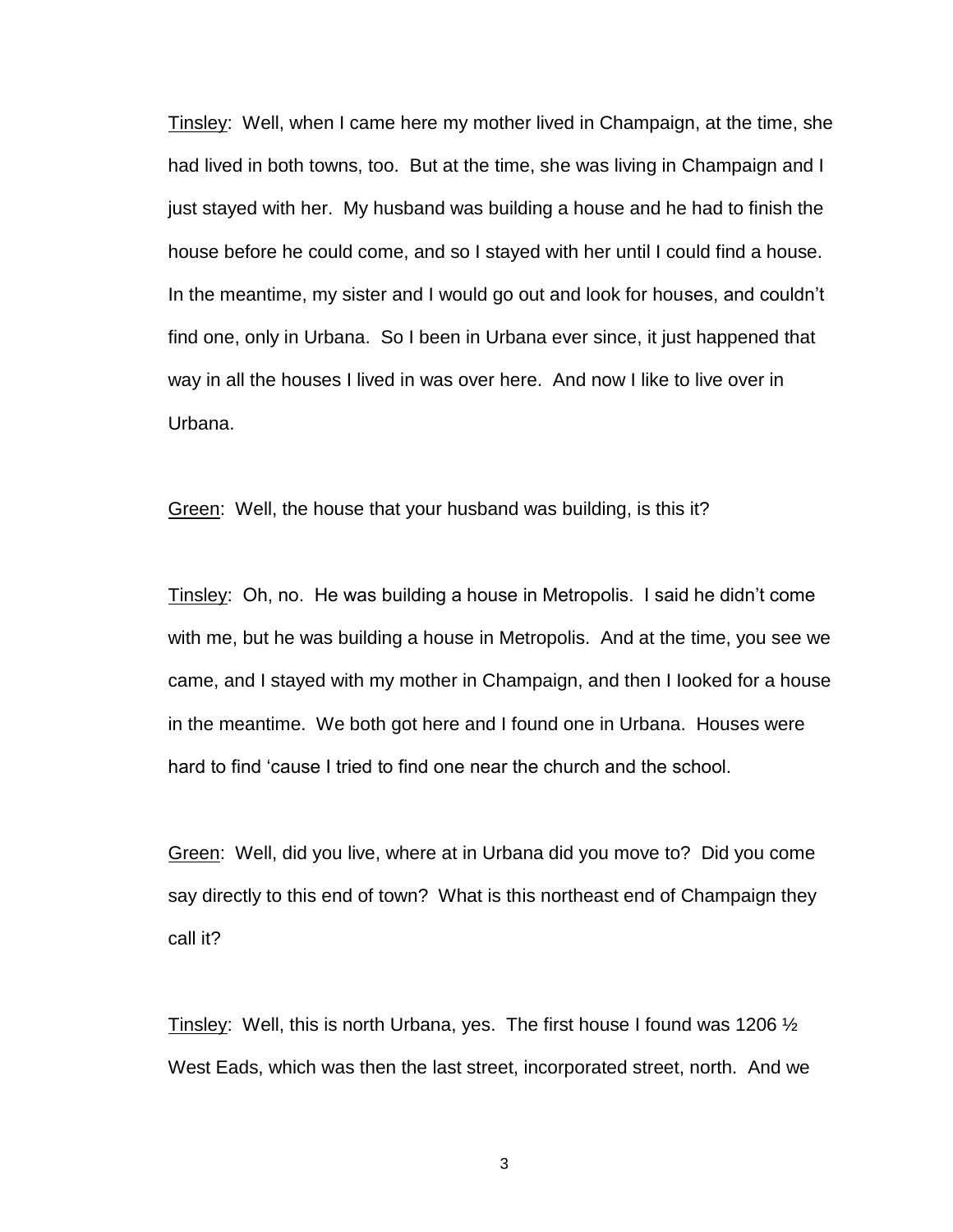lived there two years rented, and then the house was sold, we weren"t ready to buy, and we found a house in the 1300 block of Dublin Street. So we lived there two years, rented two years, and then we wanted to buy. And we lived there 19 years. And then I found this house on Church Street, West Church, 1410  $\frac{1}{2}$  West Church and I like that house and I said well, I won't put anymore money into the house on Dublin Street because it looked like the way circumstances were at the time that if I had to do it all alone, I probably would lose it.

And I found that house and bought it, and I paid cash for it. Then I fixed it up. I got it reasonable, and then my money went into fixing it up, and I lived over there 35 years. So I had to sell then to Mercy Hospital because they wanted that block for the parking lot, and that was in "74. And I found this house because it had an apartment already here and I had put all my money into that house, fixing it up for an income and in the meantime, my first husband had died. And then the second husband had died, and I was on my own. So I had fixed an apartment in the basement over there and it was very comfortable, and kept it rented all the time. And then I had two bedrooms, spare bedrooms, that I could rent out to student girls, and they used my kitchen. And I got along very well, but I bought this house, reluctantly, but I"m making myself pretty well satisfied here because it is handy for me, still in Urbana.

Green: Tell us a little bit more about his Mercy Hospital thing. How did they approach you on that? How were your feelings toward that?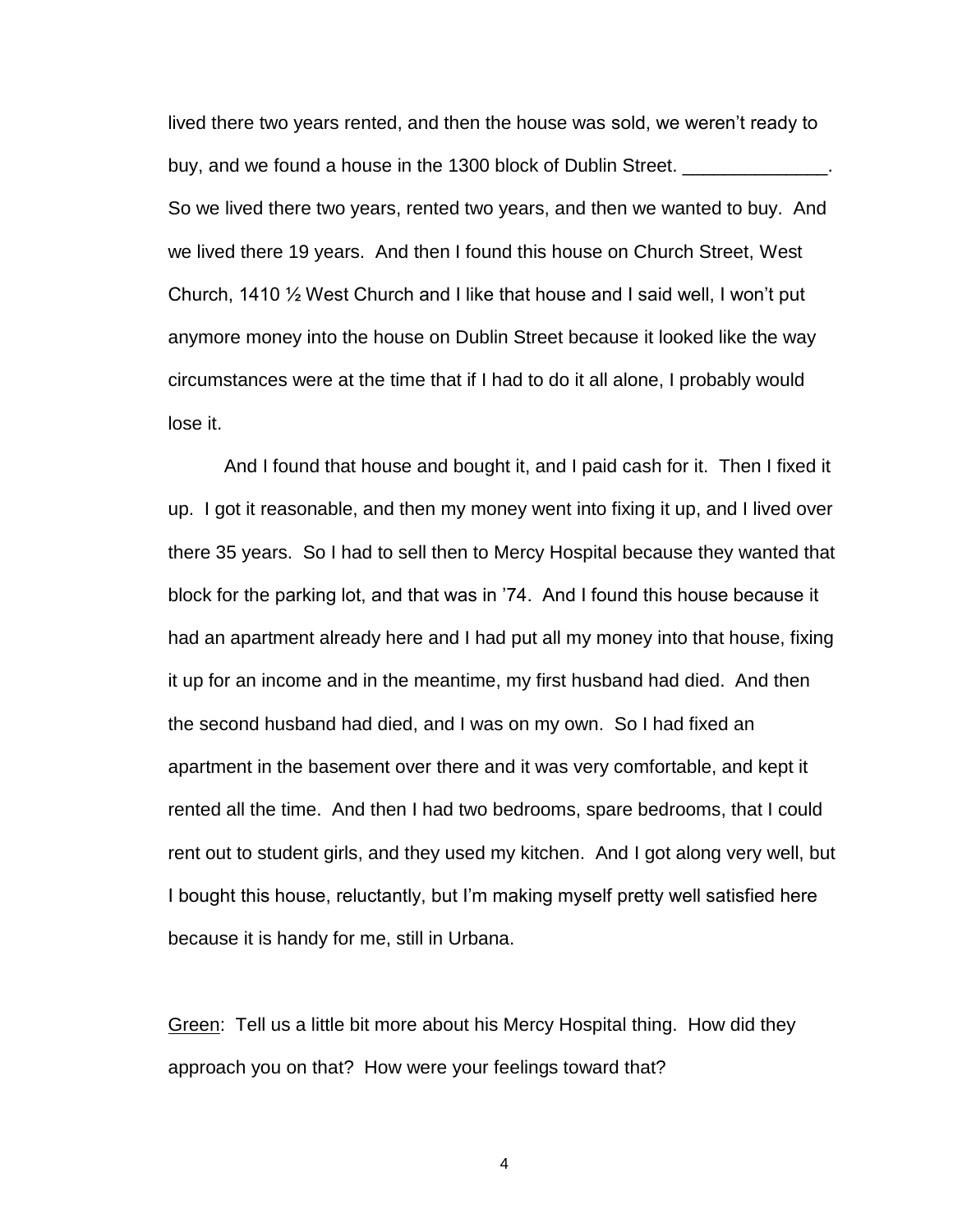Tinsley: Well, I was very much disturbed, but the first time they came to me was six years previous to that, but the deal didn"t go through. They had all of our homes down for about \$9,000 – that's what they had figured our homes for. And so they found out that we wouldn"t sell for \$9,000. And something else I guess must have occurred because they didn"t come back on us for it until "74. And then they came back and they had to give more that they anticipated, but I said I wouldn"t do it. We all did. All but about two families because they were willing to sell because they hadn"t put very much in ours, but Mr. Freeman and I had. Mr. Freeman hadn't been there nearly as long as I had because I've been there 35 years. But they had fixed their house up. Well, they said that if we didn"t sell, they would condemn them. They had a way of getting them, you know, so they knew that. They told me that. Well, they kind of used me for the mother of block, and they would ask me advice. And I said finally when Mr. Barr, John Barr, was working for the hospital making his sales and he said to me, "Mrs. Tinsley, I"m going to tell you just how it is." He said, "Now, if you don"t sell they"re going to stop up the street and you won"t have any outlet." Well, they couldn"t keep me from going out my back, but you know how difficult it would be in winter going out my back up on the railroad track to get out. They knew that, you see. So I told Mr. Freeman when he came home. "Mr. Freeman, we just might as well look for a place to stay because Mr. Barr told me." I had just found out that his teacher had taught me English. I asked him, I said, "Are you related to Doris Barr? Would you be her husband or brother or anything?" He said, "I'm her husband." and I let him know that she had taught me English and everything.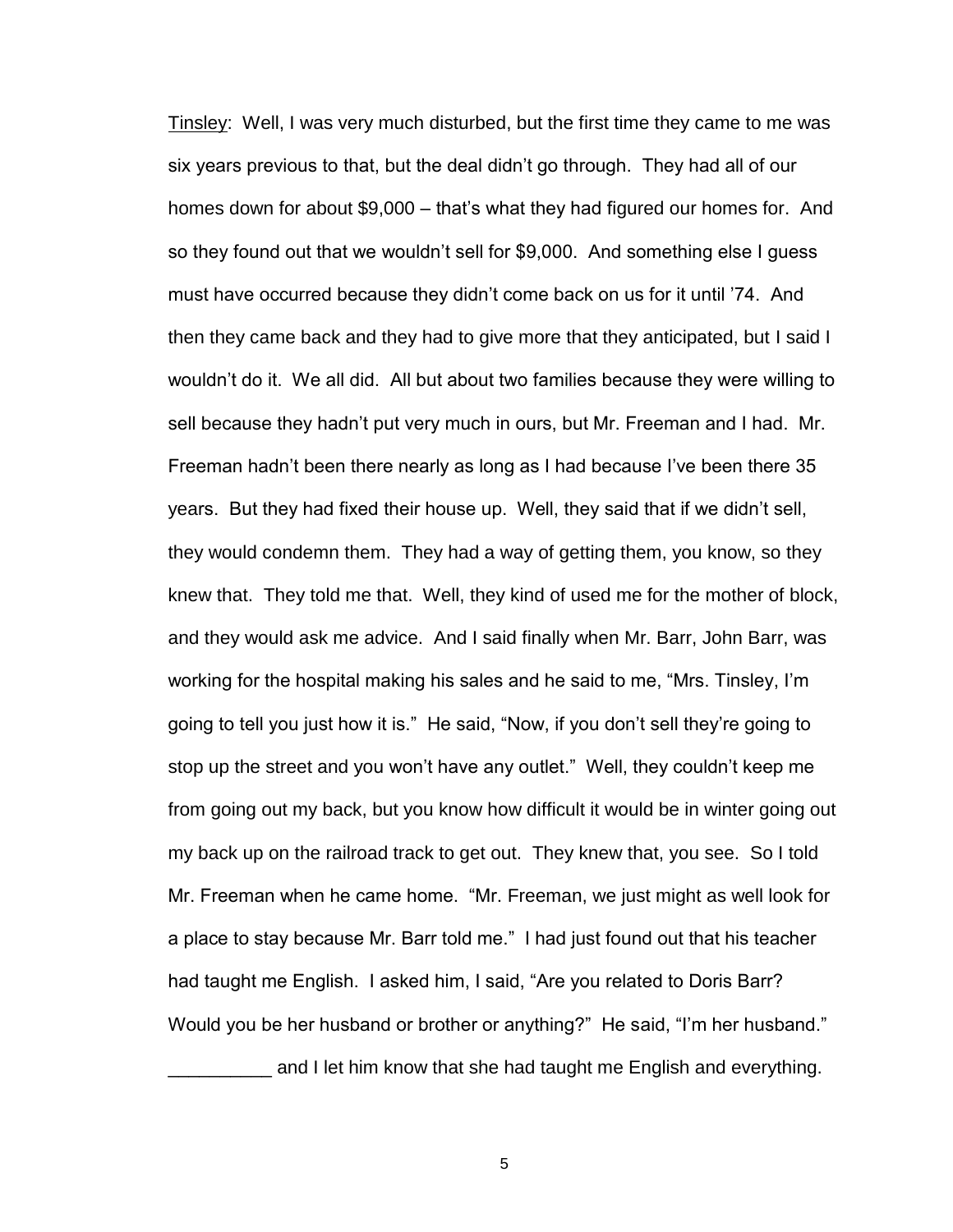In the meantime, I had graduated and had a little teaching job over there at St. Mary"s School. So he said, well, and then he told me the facts about it. He said, "That"s what they will do." He said, "And then they"ll condemn your house." So everybody, we felt terribly hurt, but we were forced, you might say, to give up our property.

Green: How long ago was this?

Tinsley: In "74, the spring of "74. So I"ve been here, this is my fifth summer.

Green: Yes, so you haven"t been here that long.

Tinsley: No. No. Just in this house.

Green: You"re still adjusting to this.

Tinsley: Right, right. But I've been right here in Urbana 60 years.

Green: Say about 50 or 60 years ago, can you tell us something about the racial climate?

Tinsley: Well, when I moved here the racial climate was very good. In some places that we would go – they tell me – I didn"t go to very many of the eating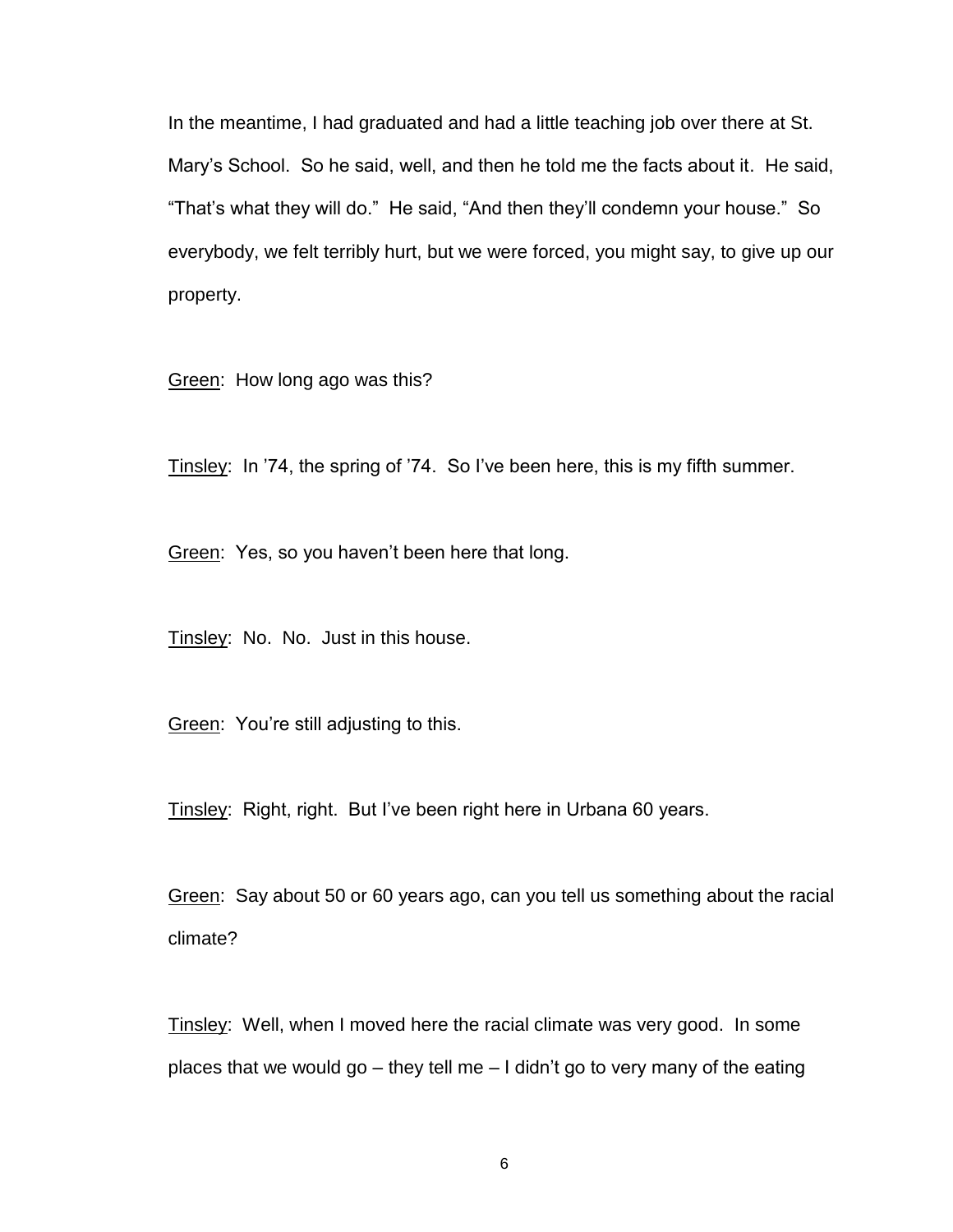places. But they told me it was becoming more prejudiced than it had been. But over in Urbana the contacts that I had to make was always very good because there weren"t but a few families over here. I could count the families, the black families that were over here, from my house all the way back and farthest family was this one colored family south of Mildred Allen"s home, and I had been trying to think of their names but . . .

Green: Mildred Allen was staying there on Clark Street on Urbana?

Tinsley: That's the home place.

Green: Okay, that"s West Clark in Urbana.

Tinsley: Yes, they were living right there when I came here.

Green: So it really wasn"t very many black families in Urbana.

Tinsley: In Urbana, right. Then when they begin to come in some, you know, located in Urbana as well as Champaign. But, of course, more of them went to Champaign.

Green: When the people came in – you speak of them coming in – where did they come from, these people?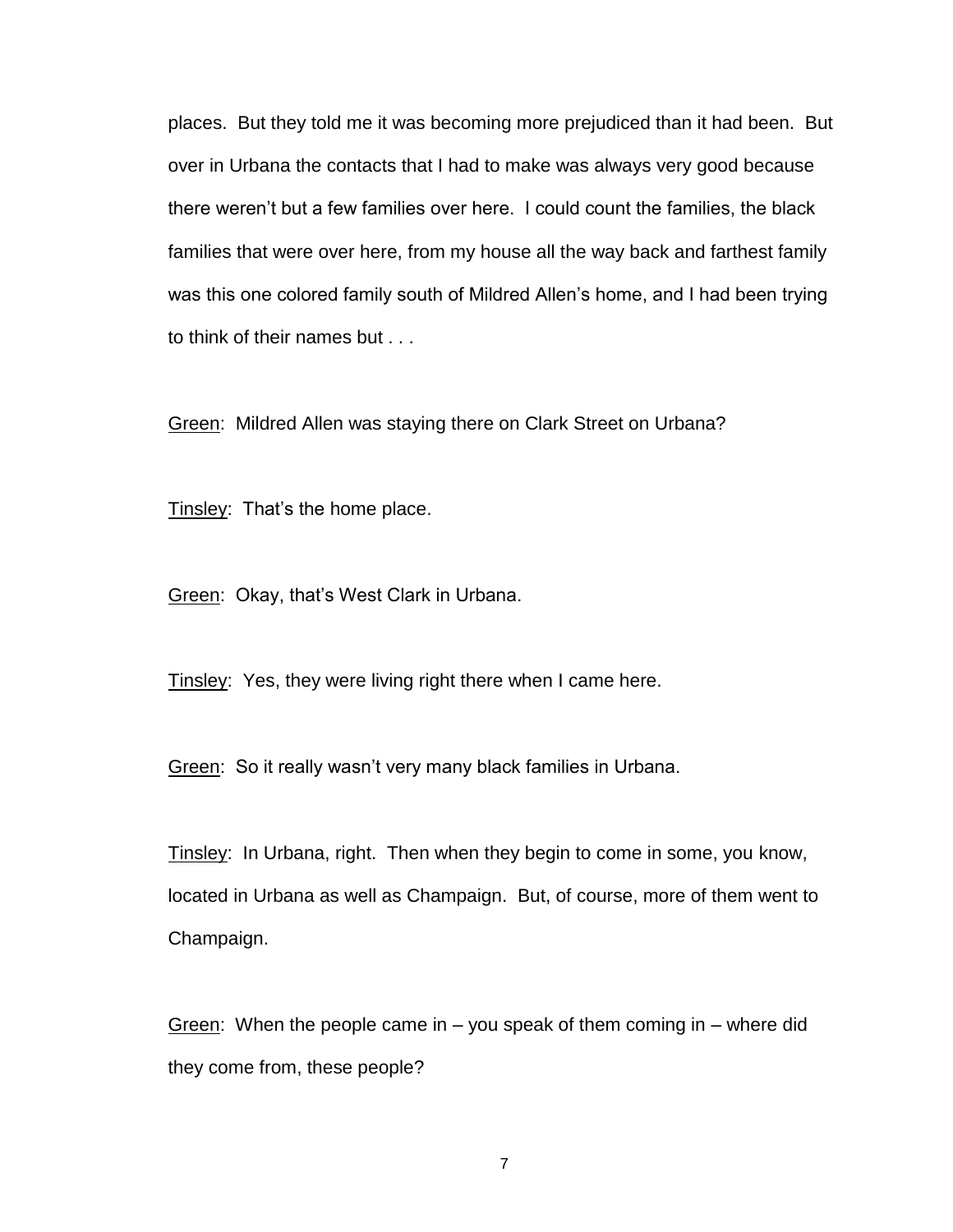Tinsley: Well, in meeting them around at the churches and things, they seem to be more from Mississippi than any other state. There were a few that I had met that was from Kentucky, and I would tell them, I said, "Well, I was born in the state of Kentucky," but I said, "I don"t remember very much about it. I was three years old when my father died, then my mother moved to Illinois where her mother was." And I let them know quick, you know, as I say putting them at ease I'm in Illinois, because some of them, they seemed to be you know just distant \_\_\_\_\_\_\_\_ people getting acquainted. I said well, I was born in Kentucky but I"ve been raised in Illinois.

Green: Were there, as a result of these people migrating from Mississippi what changed, or was there any changes? Was there any changes in . . . ?

Tinsley: Now see as I said I went out to do day work and I was treated very nice because I worked with the university people. And they would, some of them, most of them called me Mrs. Murray. I had worked for two families. And the one, I was young and she was older and she had these student professors there and I could see the prejudice in her but she was very nice and talkative and everything, but she would call my first name so they would be sure to know my first name, because she didn"t want them calling me Mrs. Murray. I could see that but I would ignore it, you know. Now then later on I worked for some more people and they never called me the name of Mrs. Murray – they never called me by first name, the man nor the wife. So there was a difference in the people over there,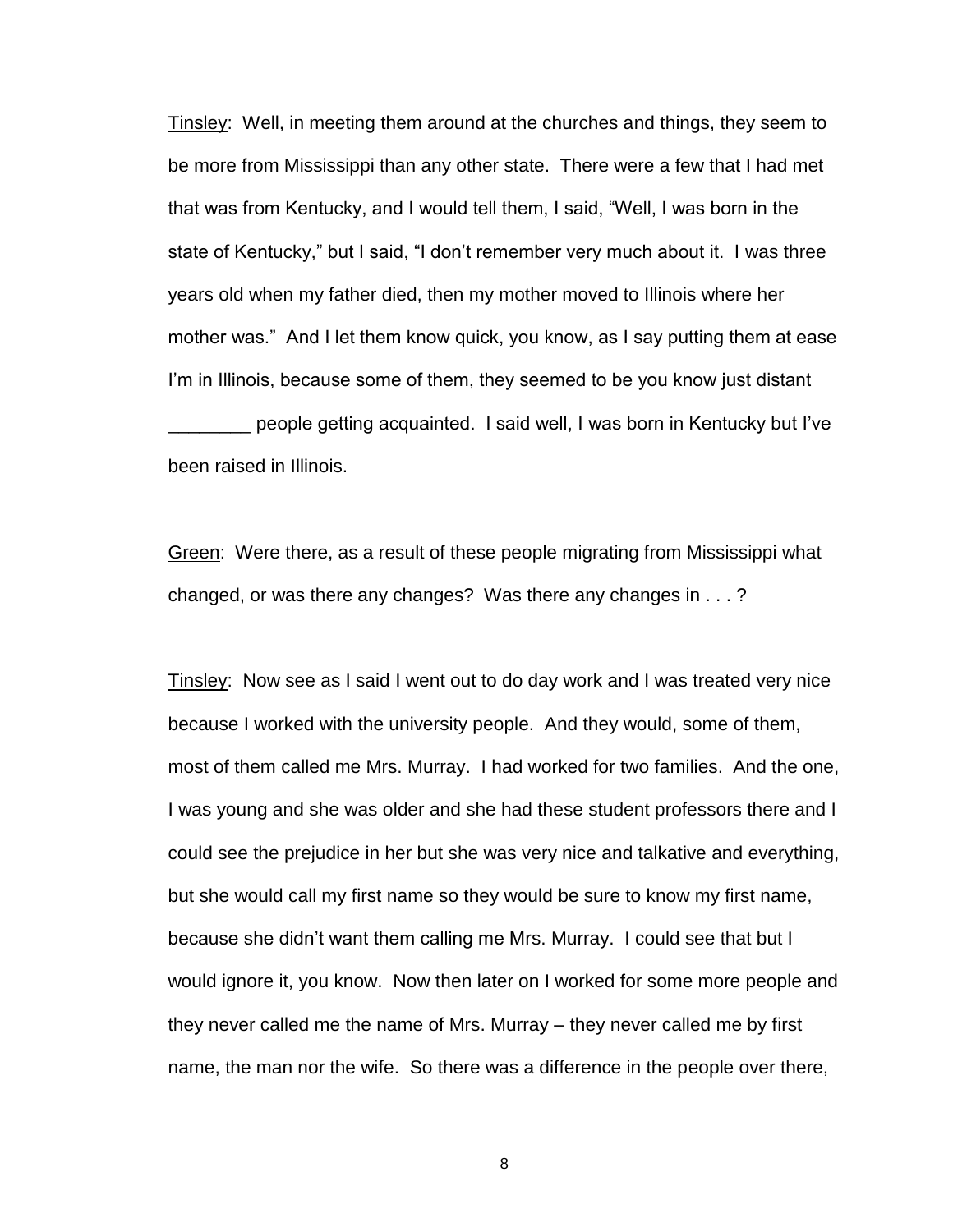over on the campus then. There was some prejudice in the University of Illinois, but it just depended on the family that you happened to work for to see the difference. But later on there was I learned, a lot more prejudice in the white people toward the Negroes as they came in, in larger numbers.

Green: What about in churches, the growth of the churches? Was there any change in? Which church did you attend?

Tinsley: I"ve always attended Bethel as a home church, but I was associated with the Free Will Baptist Church because my mother belonged there. And, of course, at night if I went out I usually would go to their services because it was close to home. See I was near the church and she was there. We had our Sunday School in the morning a while and they had theirs in the afternoon, and I would go up there. And, of course, my husband wasn"t a churchgoer, and I couldn"t walk in there, but what they would ask me to teach the adult class, so I had been associated with them very closely. That's years ago though. I don't know, I don"t know a dozen people up there now. See there are new people coming in and just a few of the older ones I know.

Green: What did Champaign have to offer in the way of entertainment for black people?

Tinsley: At that time?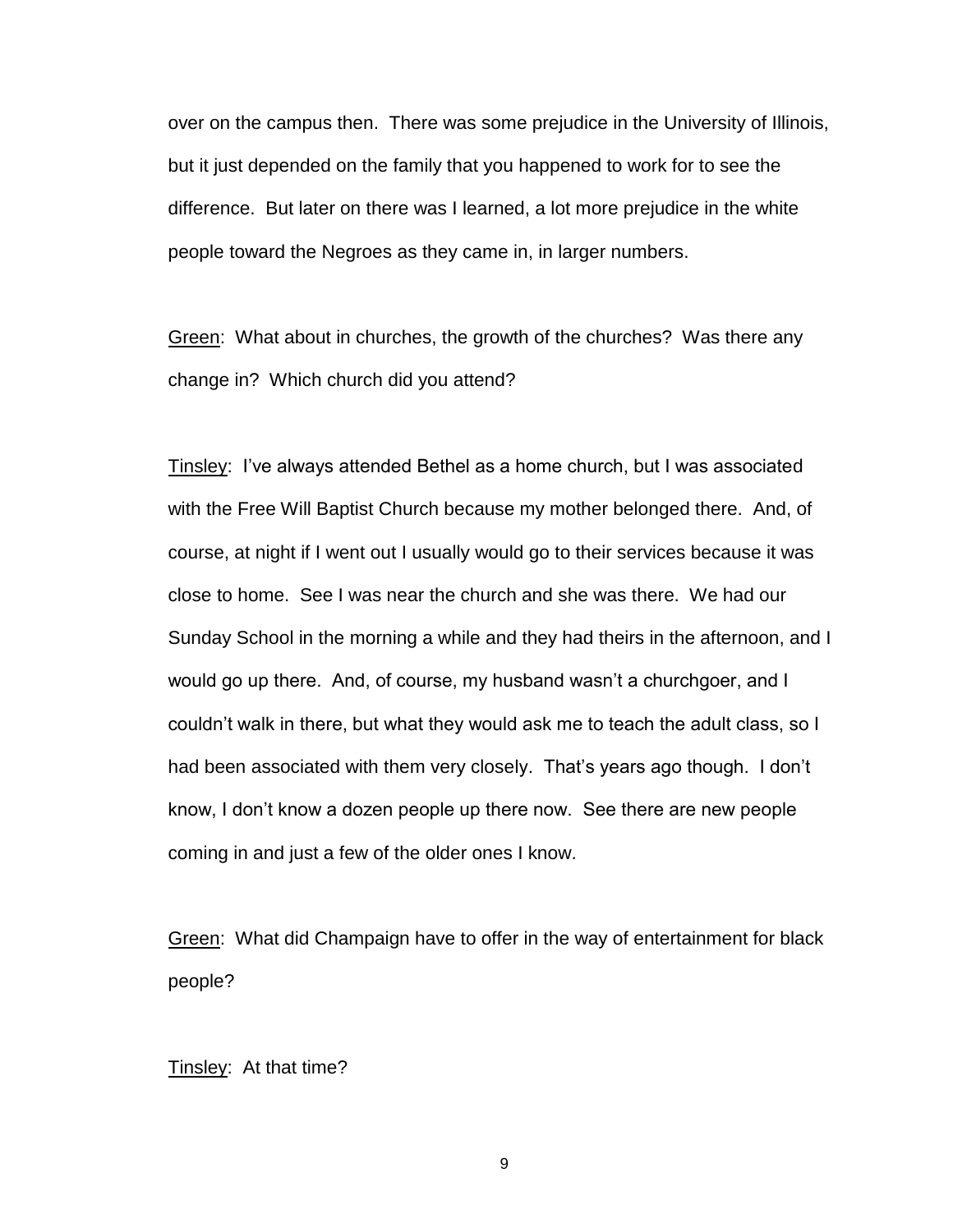Green: Yes.

Tinsley: Nothing but the churches mostly.

Green. Oh.

Tinsley: They didn't have anything because they had no shows. I mean everything they had to go to was white. They gave a little entertainment, some programs, things in the different churches. They didn"t have a library. They just didn"t have anything.

Green: Do you know anything about what Shirley referred to as "Parker"s Shacks." That"s what, these little houses that are around Parker"s Funeral Home.

Tinsley: You say what about them?

Green: Yes, do you know anything? There"s supposed to be a story concerning why they were built.

Tinsley: Oh about the time of the influx, the migration of our people north, they did capitalize on it because they were, homes were scarce and they were allowing it then, that they had little coal houses in the back of some kind of a shed that they would turn into a house and rent it. And Parker happened to be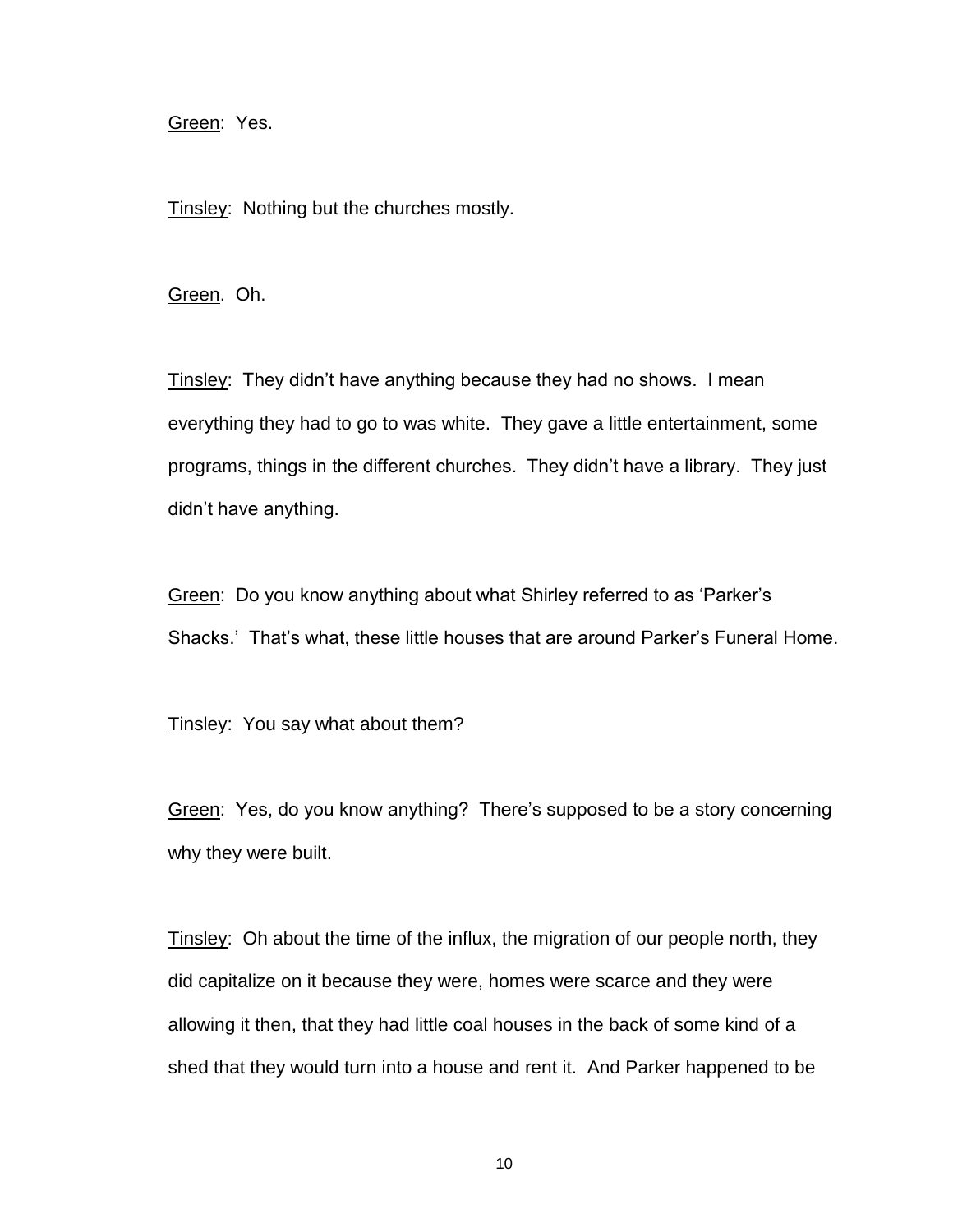one that had quite a few of those little things around him, and then he"d bring in more. And they just did commenced to calling the people in Champaign "Parker"s Shacks" because they were shacks. It was terrible.

When I fixed my apartment in my basement, I fixed it nicely as if I were to live there myself. And I told them, I said now I planned it and I was so glad I could have a side door so I wouldn"t have to tell people to go to the rear. I had a side door there. This is the side door and that over there is for this side. And the house set up high and it was nice and dry and I put new fixtures and I had the neighbors all come and see what I was fixing. I wanted them to see that I was putting good stuff in there, you know, because it never stayed vacant.

Because of that you know, I knew what was going on and I wanted them because this ain"t a basement. Because there were plenty of them over on the campus, but I wanted people to know that it was decent, and I told the man that did the plumbing was black. And I told him, I said, "I want it fixed just as if I were to live in it myself. That"s what, I want it to be nice, you know." People was going to pay their money and want it to be good – it wasn"t fine, but it was good. I put new bathroom fixtures, shower, and shower curtain, stool. I only had one secondhand thing in the plumbing business and that was the kitchen sink. But it was a good one and it was a large one. So it was – everything was nice.

But they were ... And the first time I rented it they said it's a shame that you with this \$60 . . . At the time this man said, I had been renting it cheaper because everything had gone up so, but I had to raise it. He said, "Just to think what over there Parker had those shacks with no toilets and no water in the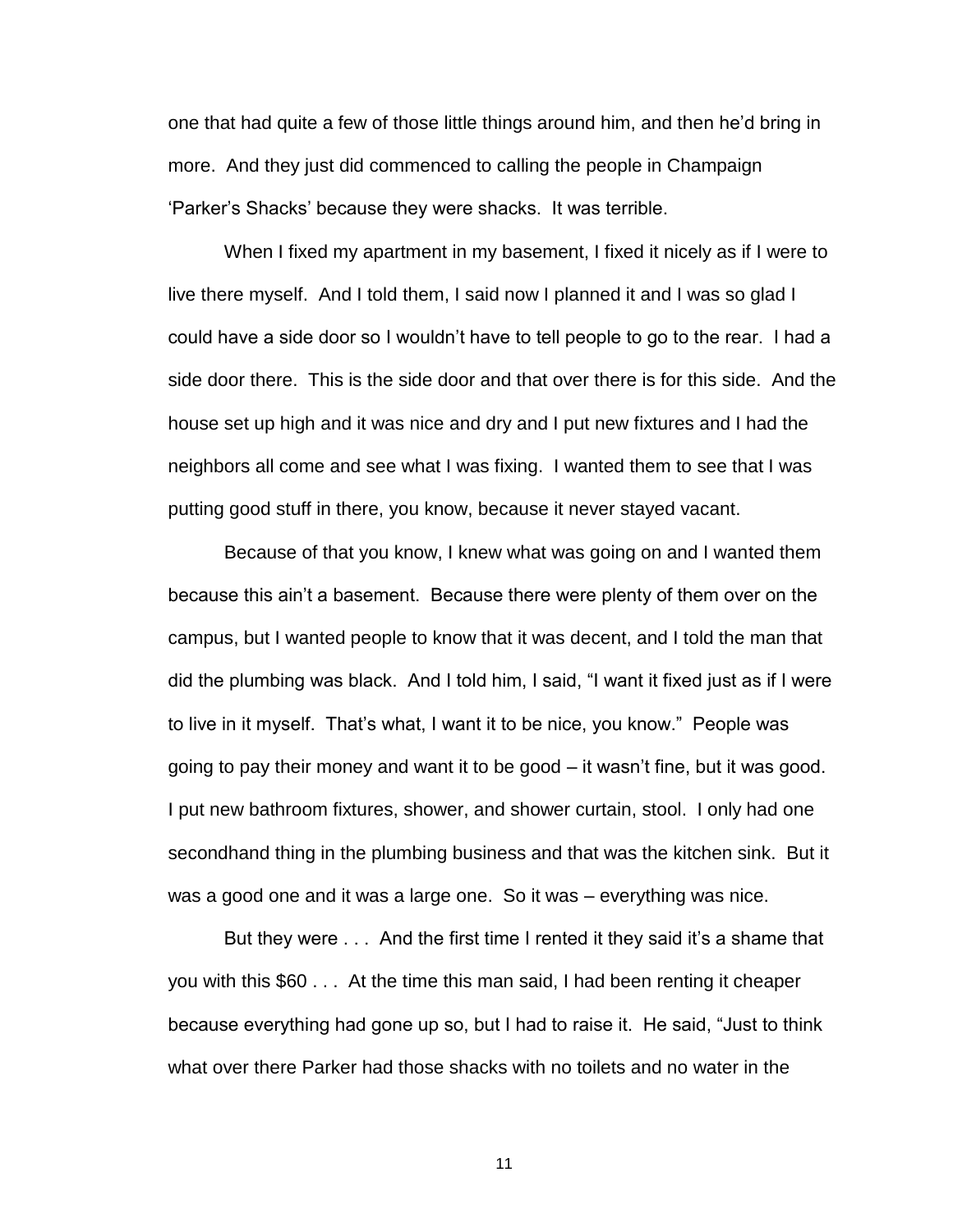house, in different ones, there was a few more that had some in the backyard rented for \$60." And it was in the papers, what they were charging, and people were paying that. And then I had one person move from over in there, then he didn"t want to pay his rent after living in that good basement. And then he went off and left owing me a week"s pay. It was peculiar. He didn"t want to pay in advance. You find folks like that. You know, when they get something nice, then they don"t want to pay for it.

But I was a widow, I guess and they thought I wouldn"t put them out. But Parker would have put them out. But that"s the way it was around there, those conditions. I was glad in a way that they passed a law that you couldn"t fix them \_\_\_\_\_\_\_\_, because it was ruining the community, just ruining the community. You were brought up over there in Champaign, you probably have seen some of them yourself, haven't you?

Green: I must say I have. Did you rent mainly to students, or did you rent to just, you know, anyone?

Tinsley: The basement I rented to students and working people just like I do now. I rent to working people and students upstairs. I have a working man. Now I've had two student girls, white. I've had more white students than I had blacks, but I've had . . . See I don't discriminate. The university does not allow you to anyway, and so I don"t know whether you"re white or black until you get here. I kind of detect it in the voice or something, and they don"t know a lot of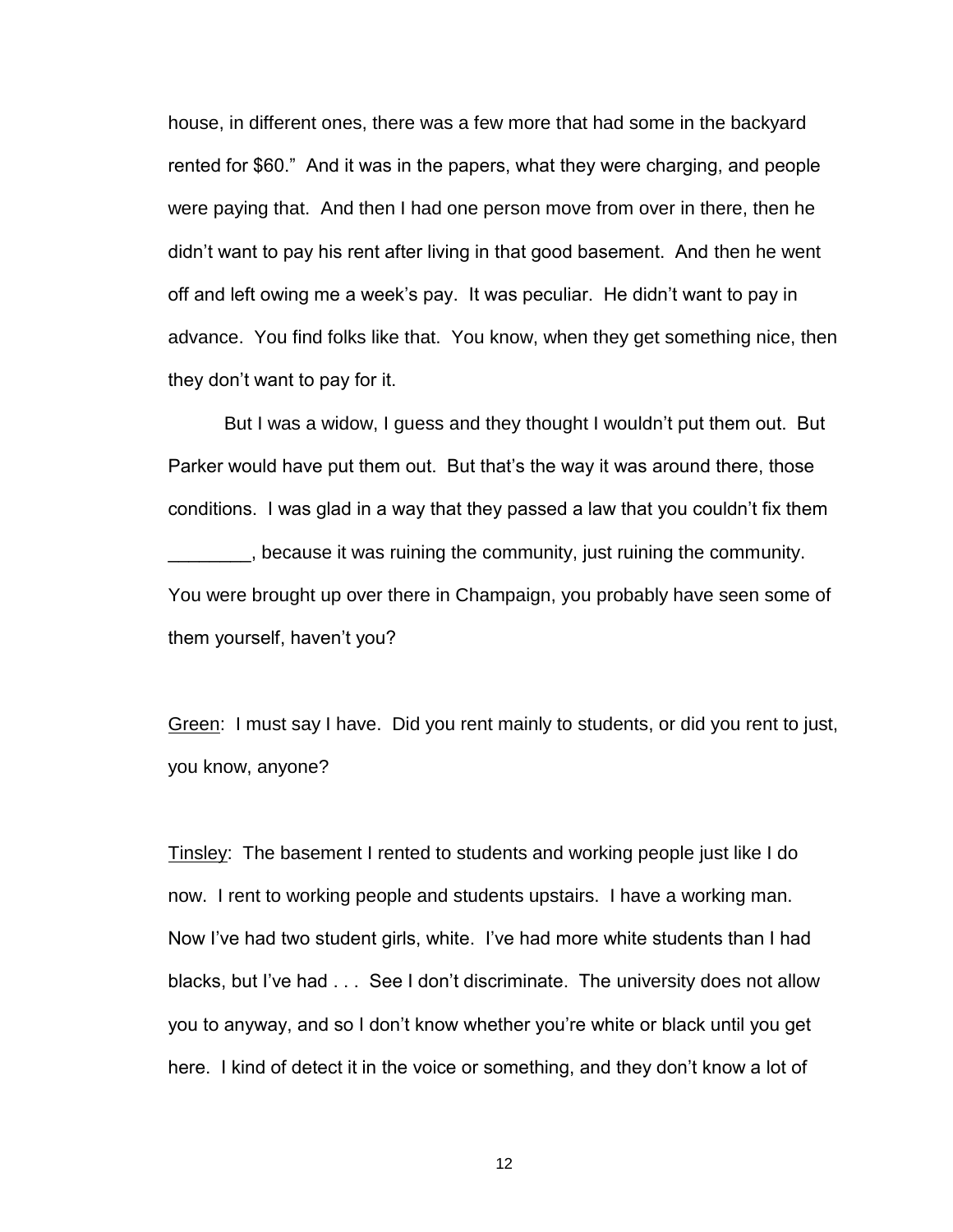times. And some of them like the places, but I can see in their face that they"re not used to living with blacks and they"ll say, "Well, I"ll call you back." See, well, I'm used to that, you know. And I can tell when one is really pleased and don't care, just long as he gets through school and in a decent place. And I"ve had graduate teachers. See, they"re graduate students and they have been teaching and they come back to work on their masters degree, men and women. So I"m very familiar with all of that.

Green: I notice here that you completed your G.E.D. in – she has 19 and she doesn"t know what year.

Tinsley: Oh that was '71.

Green: 1971?

Tinsley: Um, hum.

Green: And did you mention that you took a teaching position over here at St. Mary's School?

Tinsley: St. Mary's School, yes.

Green: What is that, adult . . .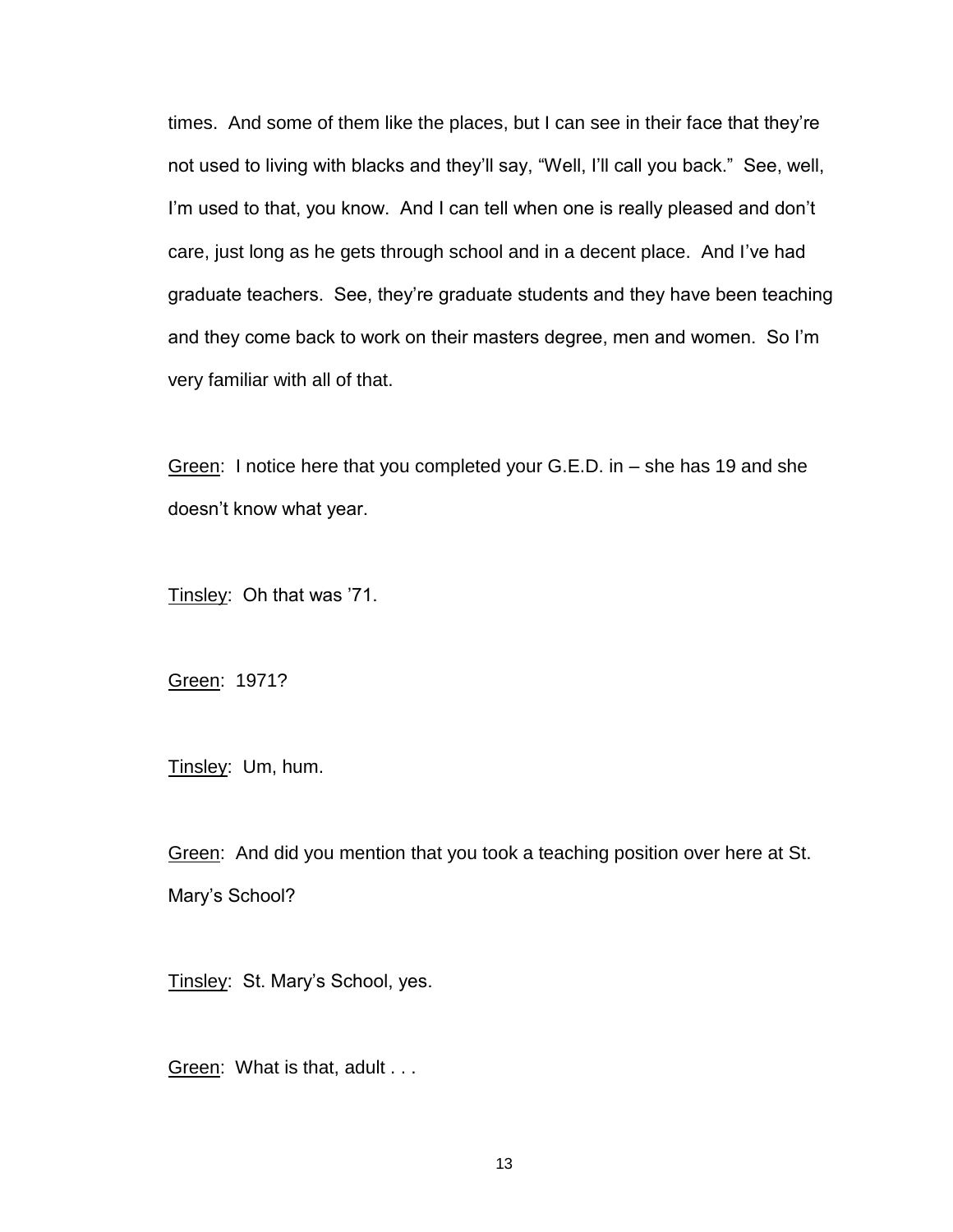Tinsley: Adult education.

Green: Right. Adult education.

Tinsley: Yes. You see they had that adult education over there and I went over for a refresher course because I wanted to go to Parkland, and I didn"t get my high school diploma. So I went over there. I studied seven months and Mr. Sutton kept telling me that I was wasting time, he thought I was ready for my G.E.D. And I said well, I was waiting on the algebra to come. I didn"t have very much of it. And so when they did come, she saw that I could work it, you know, and she told me, "You don"t have to go through all this." She said, "Just work one problem on each page." And that"s what I did. Mrs. Gerhart, she taught the G.E.D. class. Well, they called it the G.E.D. class because it was two advanced classes, you know.

I taught on the fifth-grade level because I had to have the slow learners also in there and I had the foreign students. I helped Gail Rice, she"s still up there. I was her assistant after I finished Parkland. But I only studied seven months, and I took my examination out to the county and I made the highest grade that had been made up to that time on the constitution. I was 76. I was 76.

Green: You were 76 when you did?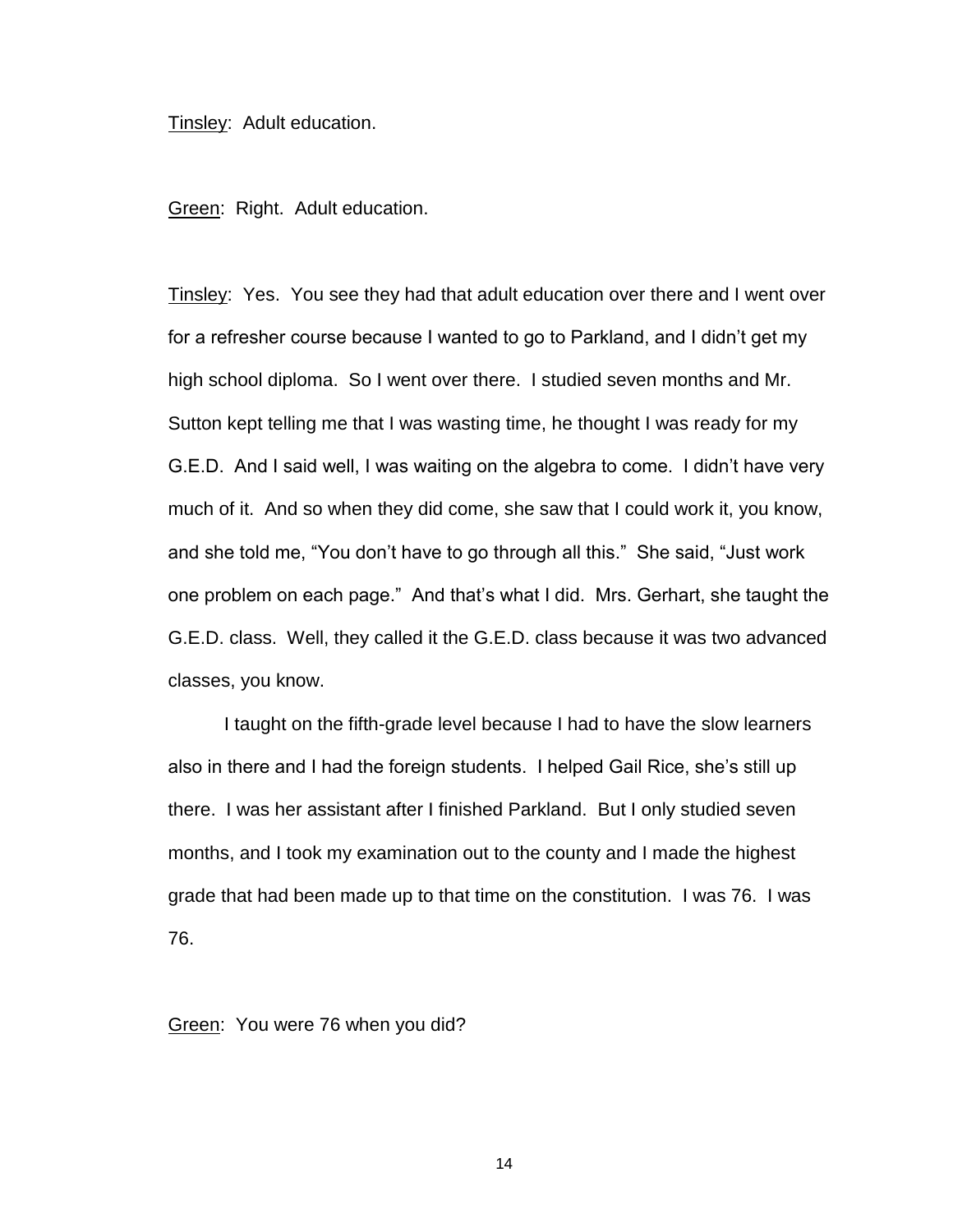Tinsley: Right, I was 76. See the school year was "71 and "72 you know. But in "71 in that same fall, I went to Parkland. It was still "71. And my birthday was in October, and by me giving my age and the month, Mrs. Brotherson, the teacher aide, she remembered it and she gave me a surprise party. And her birthday is in October too but I didn"t know what date until later on. Hers is the ninth, and mine"s the fifth. And when I went in that morning they all were kind of singing Happy Birthday, Mrs. Tinsley. And I was going to say, how did they know? And I said, did she say? "Oh, no." And I didn"t remember I had to give my age and the date of my month and everything was on my . . .

Green: What did you, what did you, what kind of curriculum did you take while you were at Parkland?

Tinsley: I took the teacher aide program which is a teacher"s course. I had English, and psychology, and later I took math, but I took advanced work. See, I  $d$ idn't – it was a 17-month program, but I know in my age I just  $\qquad \qquad$  myself and 12 hours is a full load. Now you can take 12 hours or 17, and I said, I believe I"ll take 12. So my counselor and Mrs. Brotherson both said, "I think you"re wise to do it." But I saw that I had plenty of time after that when I get out, but I was glad because your know I thought I was being sensible too since I didn"t have to, you know. So my class they told me, they said now, "This is your class, if ever we have a class reunion, this is your class." So some of them, they just fell in love with me. \_\_\_\_\_\_\_\_\_\_\_\_\_\_\_\_, they were nice, they were younger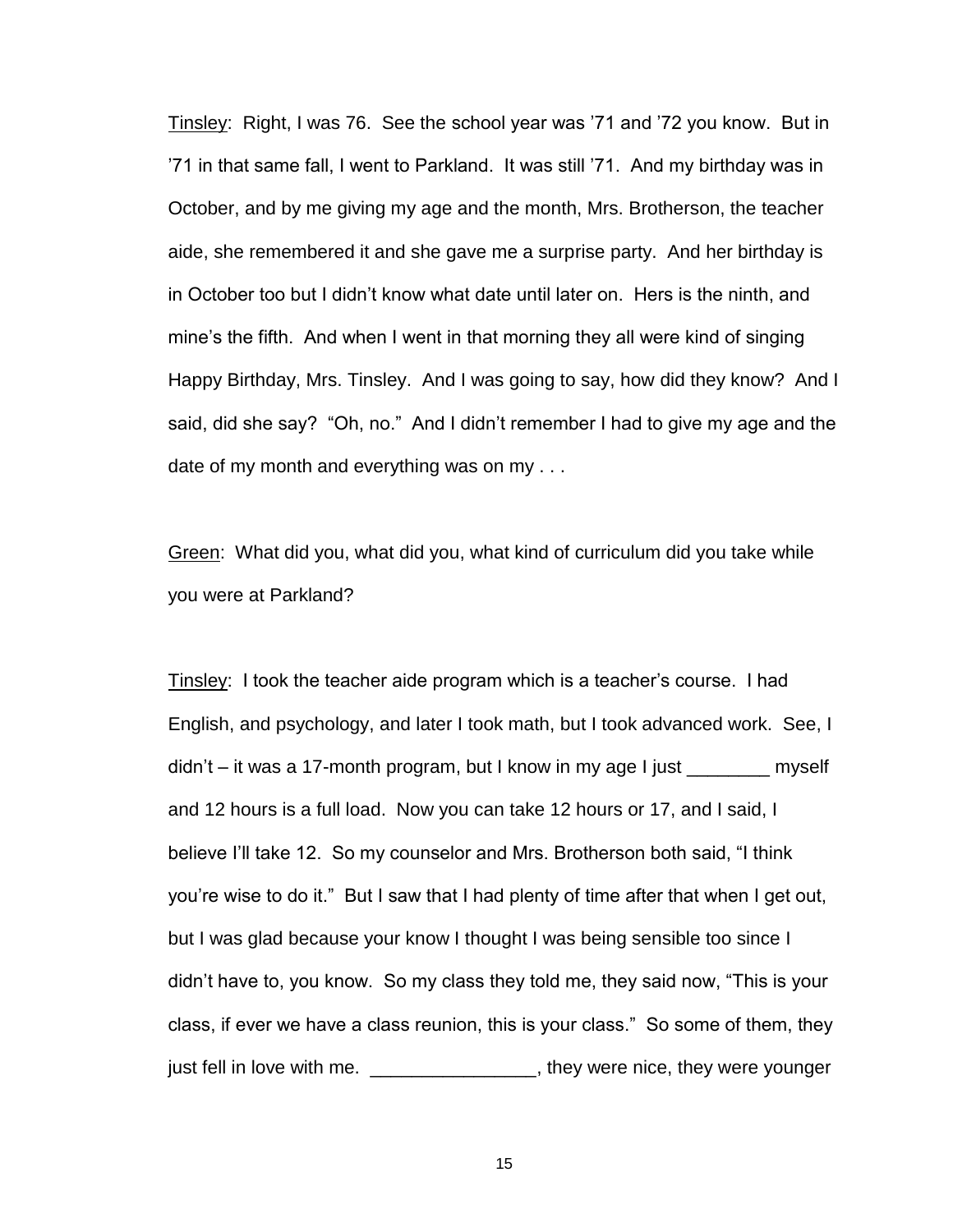than me and everything, but they were not very nice. And they saw that I made good grades too, and that was amazing to them. So when I finished my course I said I want my diploma dated for this time of the year. I knew that the graduation wouldn"t come up until June, but I wanted my diploma. They said, Oh, we"ll do that. So that what quarter see I finished and then of course when they got the diplomas made it was March – mine's dated March  $2 - it$ 's up there.

Well my counselor wanted to know and Mrs. Brotherson wanted to know, can"t you think of something else that you would like to take? And they said because graduation is in June. I said well, I hadn"t thought about that. And so when I got to thinking about it and then I went to Mr. Gunji. He said, "Well you know Mrs. Tinsley," he said, "The money is up there for two years." He said, "And they tell me you said you couldn"t think of anything you wanted to take." I said, "Well, I've been thinking about it." I said, "I've always wanted to take French." And I tried to get in a French class and I couldn"t. The man couldn"t get enough students. Said it had to have ten, you know, to organize a class. Well, when that That and so we went on, I never did get in a French class. Well, I took reading – I can't think of the lady's name – I have it in there though, the book in there. She is a teacher over at the university at Randolph, something like that. She had composed a reading book and we used that. I took that and math, modern math, and English 3, advanced courses. So Mrs. Brotherson said to the class one morning, the new class had came in, you know, she said, "Do you know we have a graduate student in the class?" And the others were gone and I was new in this class in the fall, in the spring rather. So she told them that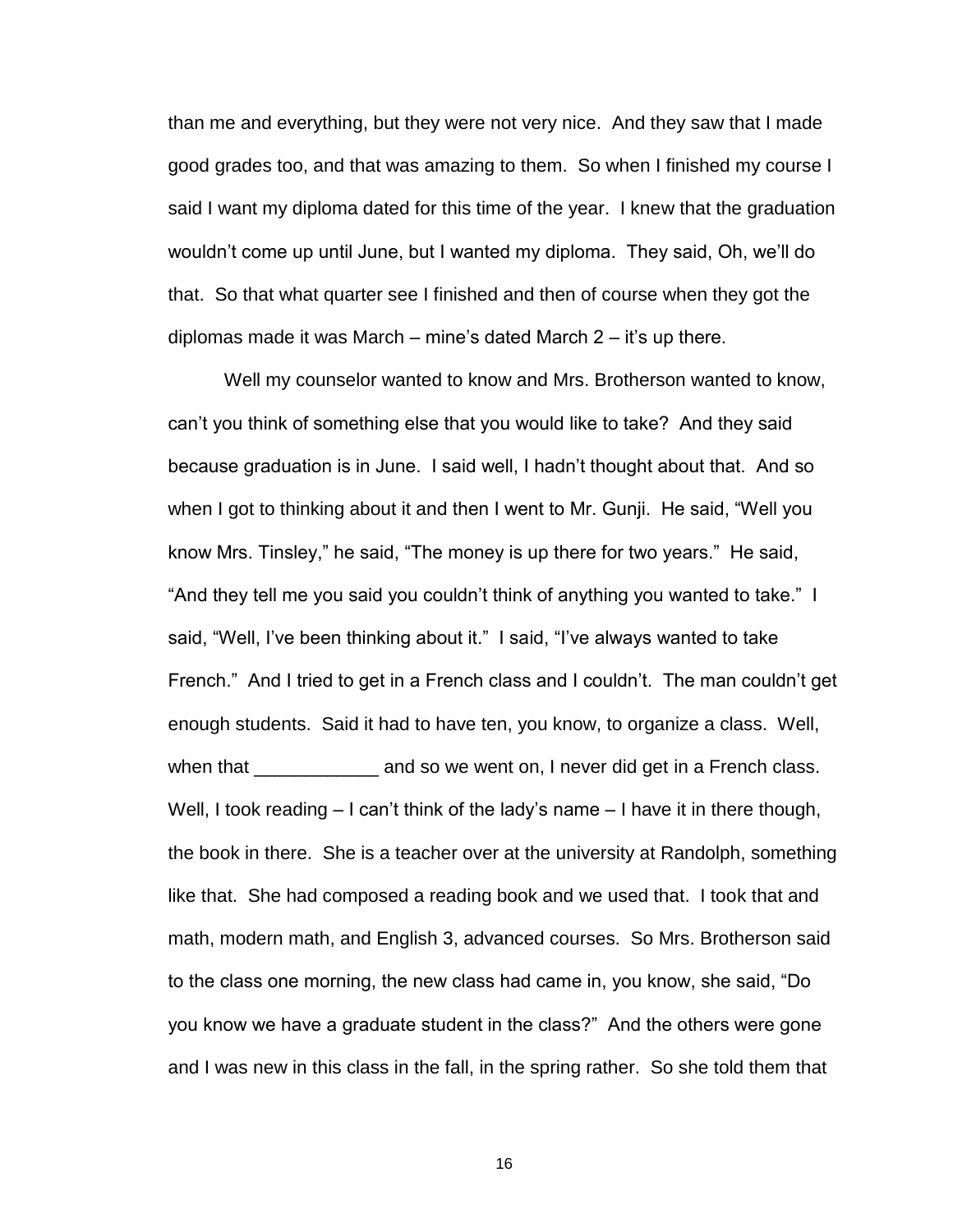they had a graduate student in the class. And they just marveled at that, you know, they didn't know that I had finished a \_\_\_\_\_\_\_\_\_\_ program and they were just taking it.

Green: How many years or how far have you gone in school prior to . . . ?

Tinsley: My high school work?

Green: Yes.

Tinsley: I was tenth grade.

Green: Tenth grade. Could you tell us what were some of the differences in school or education system there as opposed to the way it is now? Is there any difference?

Tinsley: Well, I"ll tell you. I went to a school that was segregated, but it was a good school in southern Illinois. Now the high school, and for the years it has been – they built a new one for all the children to go together to the high school, but the districts are just like here. Some schools are in the colored zone, mostly where the colored people live and then, like the Columbia. But anyway, but it was a good school, and nobody . . . I knew and can remember the first graduates that came here to the University of Illinois. They didn"t have to take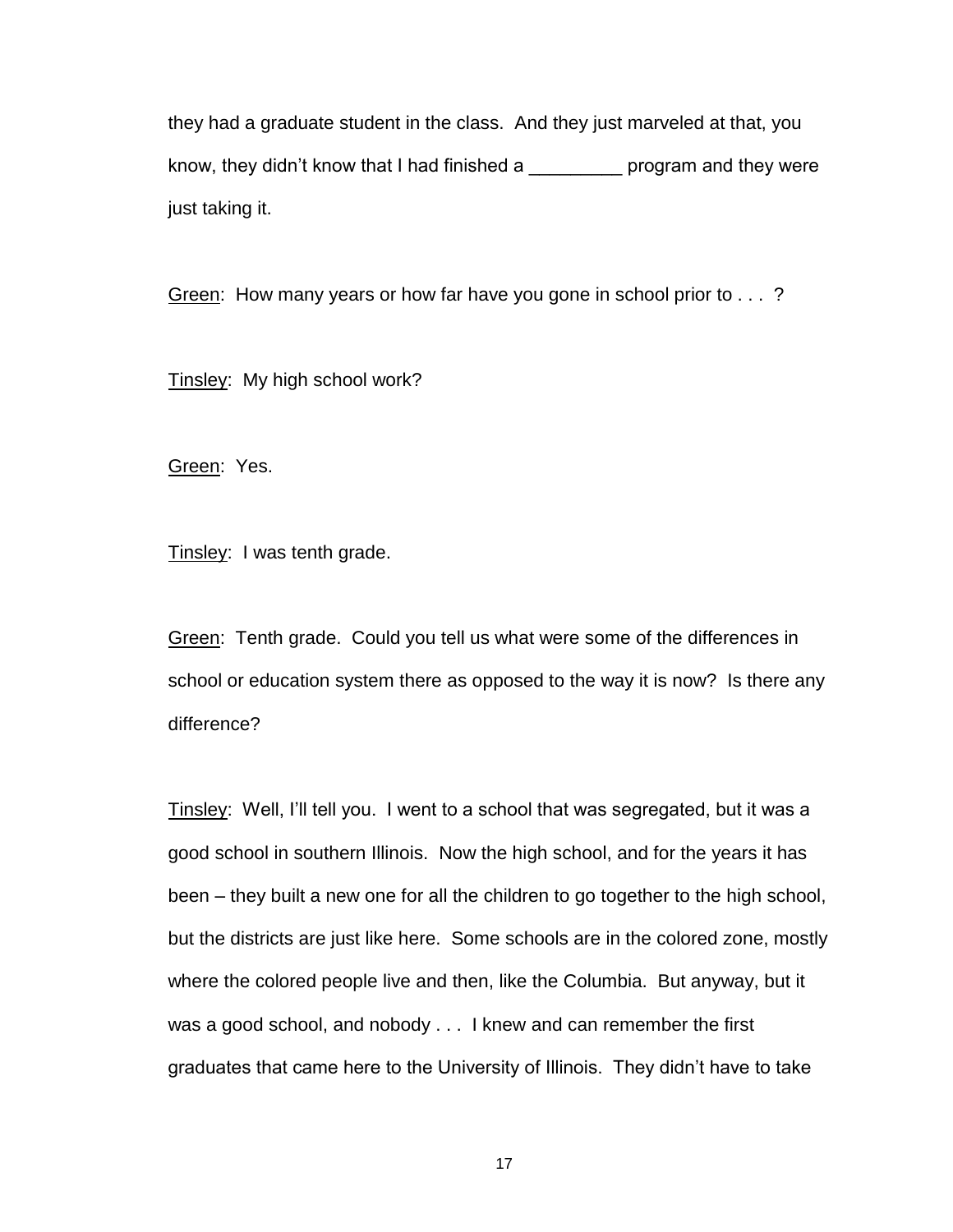any course of grad work, but since I"ve been here, some have come in here from other towns even Springfield and they had to take post-grad work. They took it right out there at high school, Urbana High. Yes, they did, to get into the university.

As I said, as a curriculum, it was a good school. Now I took bookkeeping in the sixth grade. I took ledger in the fifth and sixth grade, what they called ledger. And that"s one step in bookkeeping. Then in the seventh and eighth grade I took bookkeeping. Well, I was surprised when Gail Rice asked me, she said, "Mattie (we called each other by our first names)," she said, "Can you work long division?" I said, "Why sure I work long division." I said, "If I didn"t I wouldn"t be here." Well, she was having to fill in this G.E.D. class and she taught English. She was a English teacher, but she did have math, too. But that"s what she was. She graduated – that was her major, was English. And she said, "Hmm, I don"t know." Well, I did a lot of filling in for her, but I wasn"t getting anything but teacher aide salary, you know. But she would leave me there and I did her work. Well, I think she was thinking about sending me in there but somehow or the other she never did, but I just looked at her I didn"t say anything, because here is the way I felt. Now I can go in there and do that work in this girl"s room, but I didn"t think it was fair to put that on me and then I was getting but \$2.55, that"s what I started out with. The next year I got \$2.85, and that's what I was getting. I was hired for the third year, but see the money didn"t come through the school for the aides, then I haven"t worked since.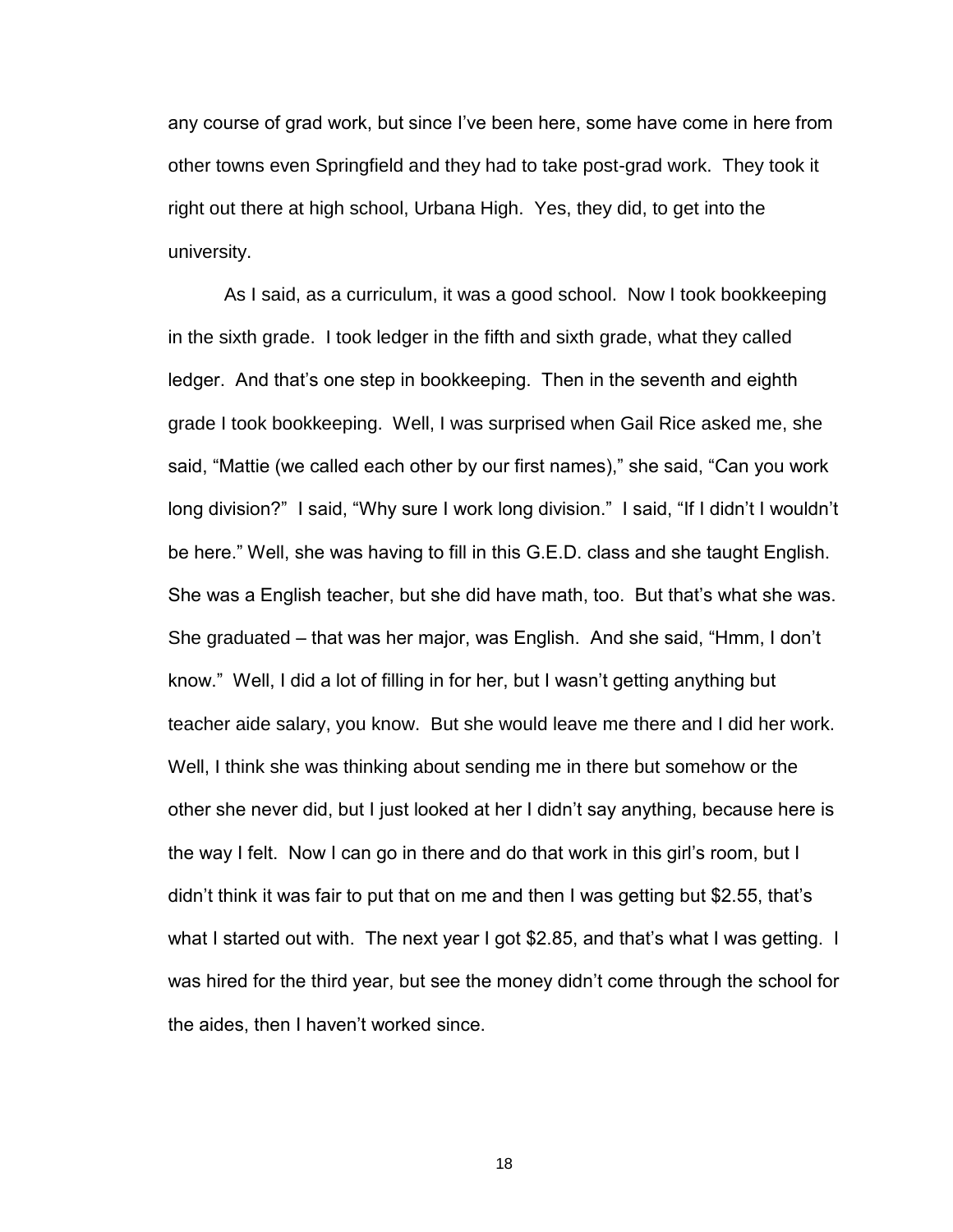Green: Well, you haven't given up have you?

Tinsley: Well, I haven't worked in the school system or anything else, and I hadn't worked for years. I quit doing domestic work when I was 69.

[End Side A]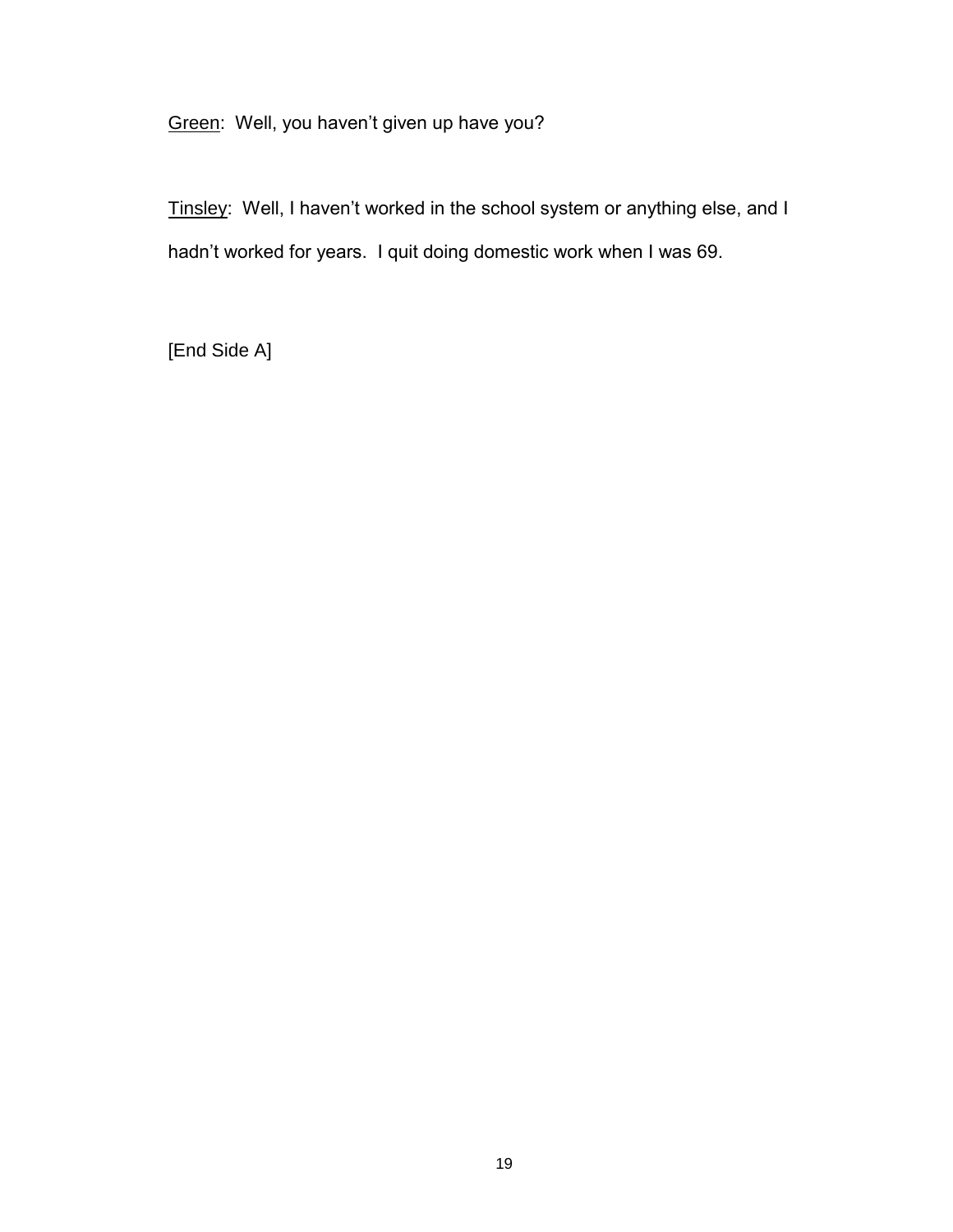## **Mattie Tinsley, Interview SIDE B**

Green: We"re still in the living room of Mrs. Mattie Tinsley. And we"ll proceed from here. What was? Oh, I think we were talking in terms of the school system and you were telling me, Mrs. Tinsley, about how you felt the children were educated in Champaign or Urbana schools as when you first came here as compared to the way they are now. The problems that we"re having.

Tinsley: Now, you want me to answer that. Well, I think they"re getting a good education, but I did notice a reading problem and I"d ask the teacher why the children didn"t read as well as I thought they should read as children had read at that level when I was in school. And she told me, and they told me too, they says, "We don"t read in school." Then I asked the teacher about it. She said, "Well, they don"t. They don"t read." I said, well I can"t understand how the board is going to allow this to go on so long if they expect these children to go out and teach. What can they teach if they haven"t had? And I was so glad when I Iearned when I read and kept up, you see, when the professors over there on the campus was finding fault of the reading. And this lady that put out this reading book and I noticed that they have been dissatisfied about the reading system in school and now is going back to the things that I had, well, years ago. And they"re stressing more phonics, and more reading. You know that yourself now that they are stressing more reading. Professor \_\_\_\_\_\_\_\_\_\_\_ about the reading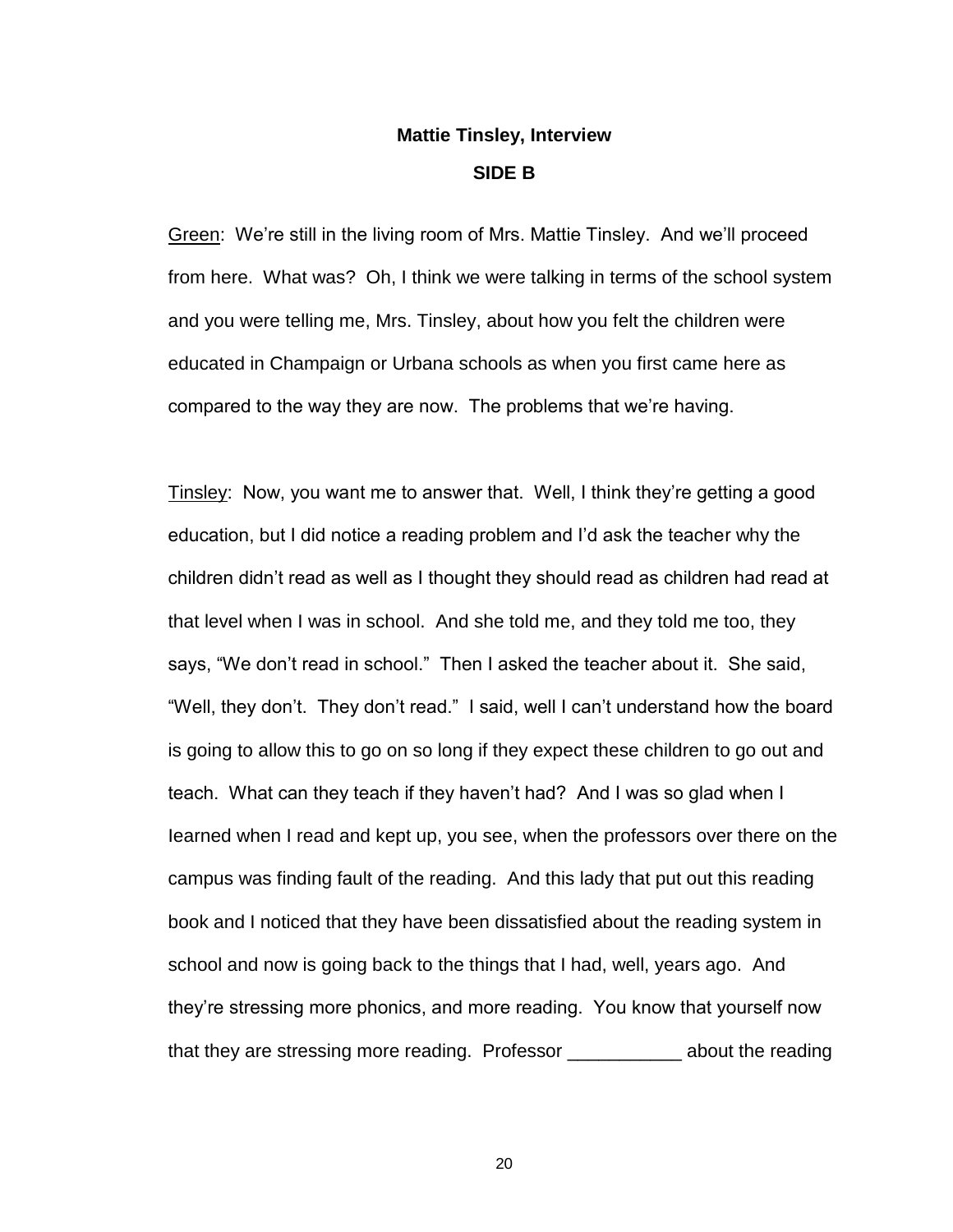system. So I think in my time that the education compared has been good to this day and time.

Green: How long have you been teaching, for the record, how long have you been teaching Sunday School?

Tinsley: I taught 59 years.

Green: So you know what you"re talking about.

Tinsley: I taught right here 59 years down here at Bethel A.M.E. Church.

Green: At Bethel A.M.E.

Tinsley: Yes.

Green: Okay. And you say that the way that the children were situated through the school system, they went to Hays. Was it Hays School first and then . . .

Tinsley: Right. Well, yes, Hays School first out here, and then to Lincoln, and then Thornburn, and then high school. That's the way it went. See, there was ... Hays used to go, I think it was fifth grade. That was the highest. In the later,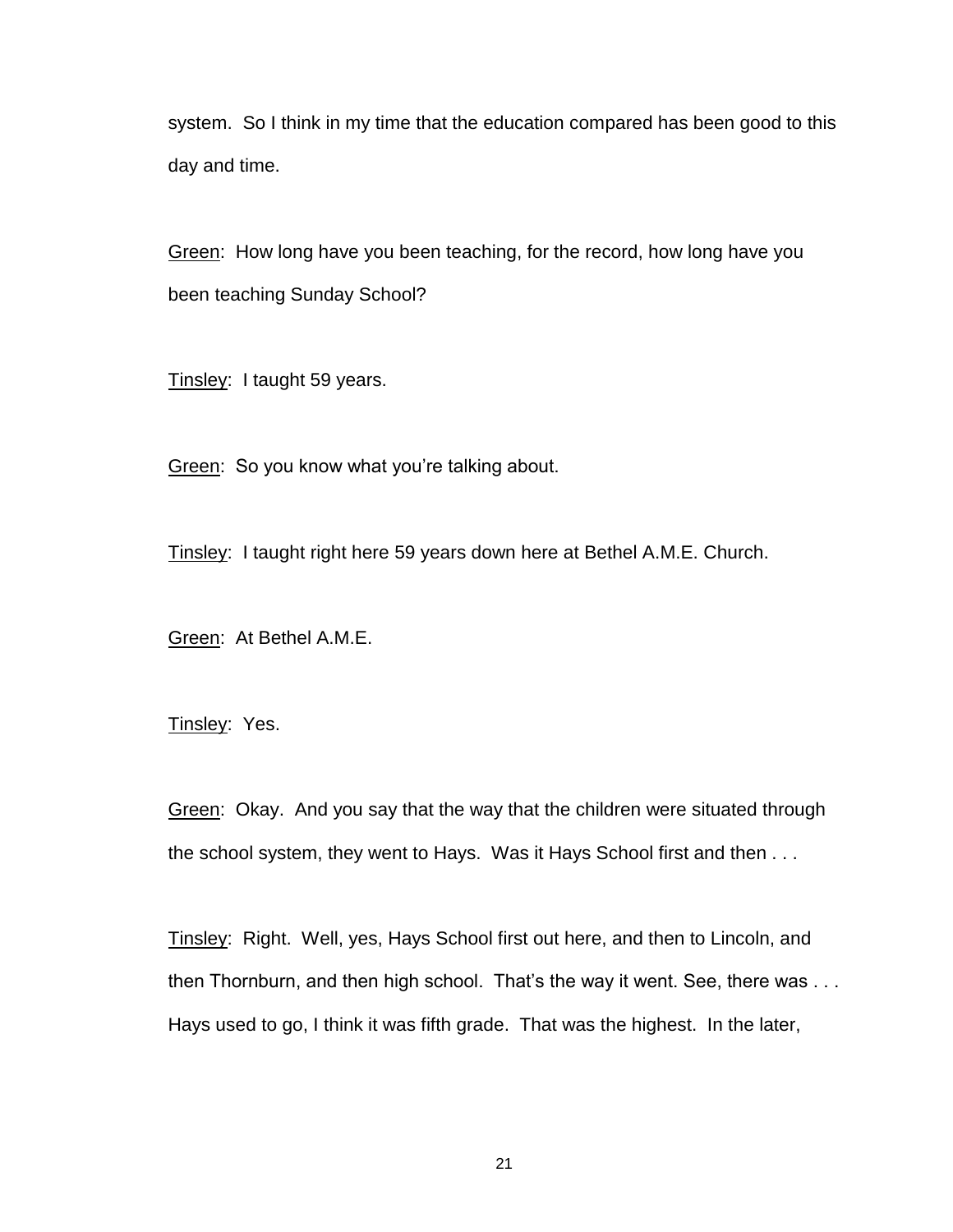they added the sixth grade. So they have gone from there to Thornburn was fifth and sixth.

Green: Okay. This is Thornburn or Lincoln?

Tinsley: This was Lincoln.

Green: Lincoln. Okay. Lincoln had fifth and sixth.

Tinsley: It did, and then they would go to Thornburn, was junior high. That was the junior high when my children were in school. It was until they built the new junior high. Thornburn was a junior high and it was the sixth and seventh grade.

Green: Okay. Was this, Thornburn, was this school an integrated school at the time?

Tinsley: There were seventh and eighth grades, that was junior high.

Green: Was this an integrated school or was it predominantly black?

Tinsley: No. All of the schools were integrated. No schools were predominantly black because there weren"t but a few colored people over here. Well, white people still live all around up here, out here. They"re all white but I don"t know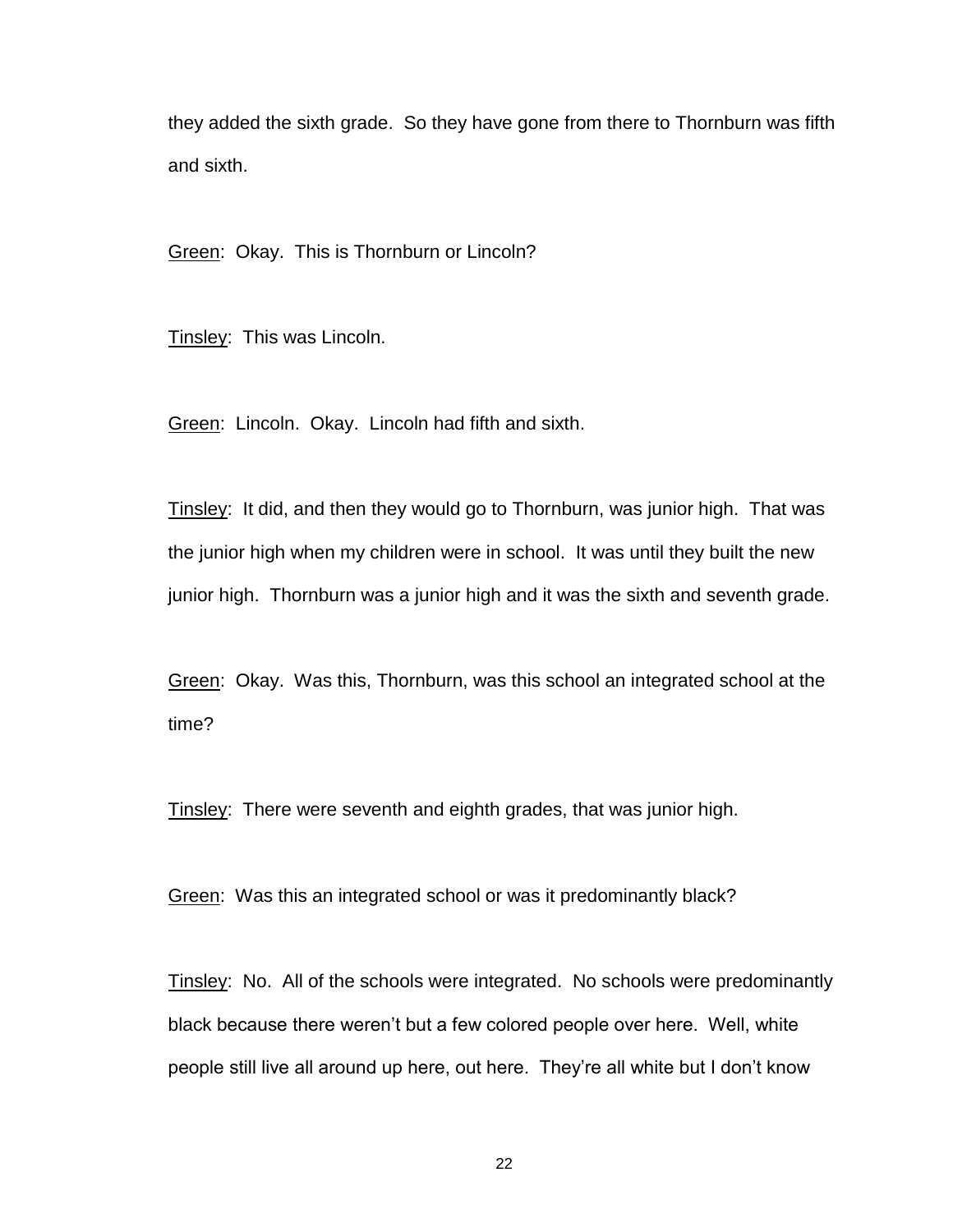them. I had white neighbors across the street in our block on our side on Eads Street. In my block there weren't any whites, but across the street they were. So this is always been integrated up until a few years ago when they began to die out and the youngsters go someplace else. And then the influx of the colored people, they would find homes out here. No, the Urbana schools have always been fixed.

Green: Good educations, at one time.

Tinsley: Umhumm. I almost started a school.

Green: Well, I think that . . . I don"t have any more questions to ask. Do you have anything to tell me?

Tinsley: Well, not nothing, but only that I still think that it's up to the children, too, how much they get out of school is the time you put in it. I think you have to listen to learn. And a lot of times I know the teachers won"t because sometimes the children just don"t, they"re not interested and they let them go on and promote them and get rid of them. And I think the children that have made good in the school system are the ones that put something into their time. I think that goes for anytime that you"re a student in anything, I think you got to put something in it to get something out. You agree with me?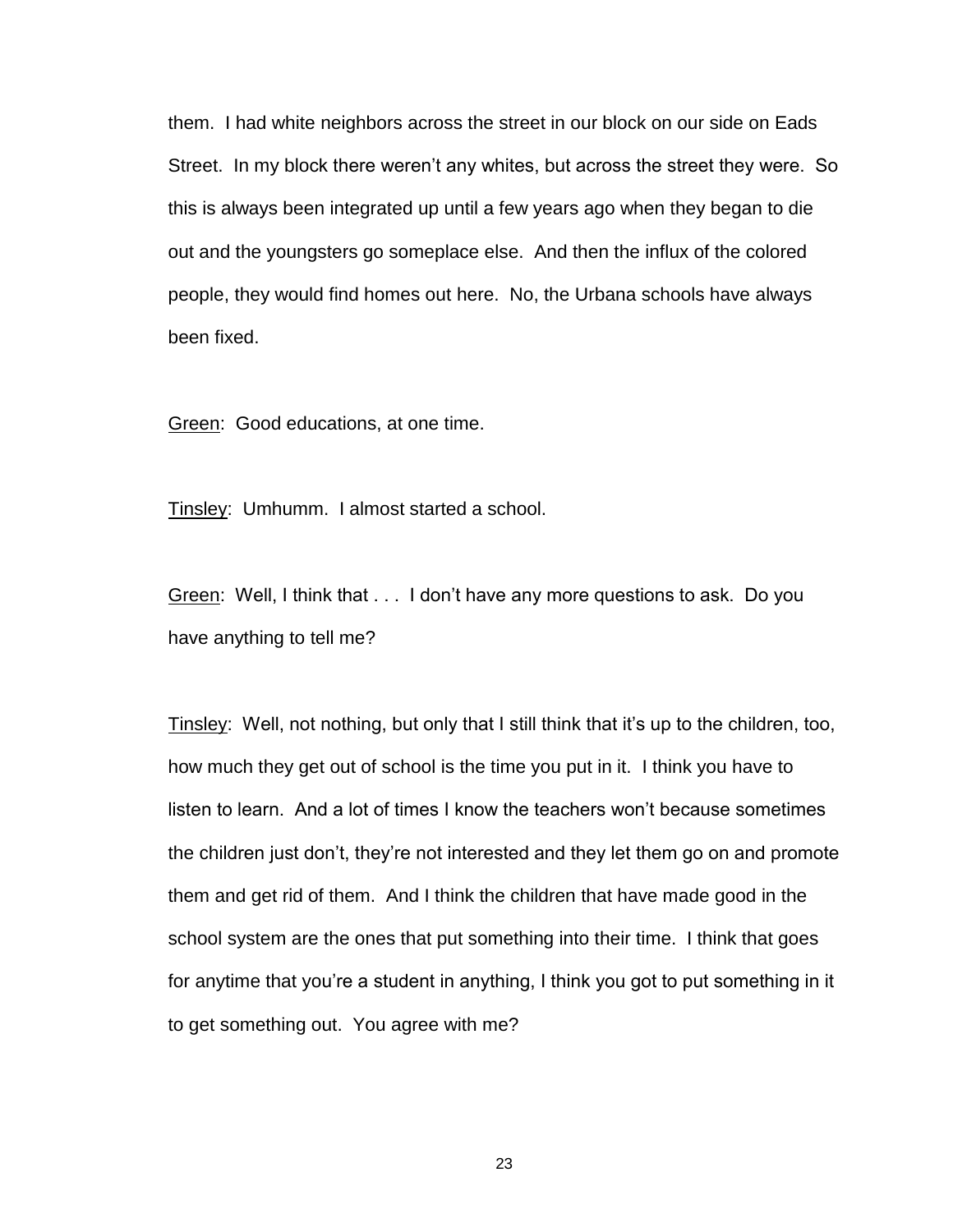Green: I do.

Tinsley: Yes. It"s really true because I, as I said, I taught Sunday School for years and years. I was glad to get to teach in the other field because I"ve always – that was my talent – teaching, that was goal. I married, but my goal was to be a teacher, and so that"s what I worked for and I was glad to get a chance to go back to school. And that"s why I took the teacher aide program. At my age, I wanted to get out and use it rather than try to work for a four-year degree at that age, you see. I didn"t feel that I had that much time left, and that"s why I took the teacher aide program. I said I know I won"t be getting the top salary but I will be in the school system and doing what I wanted to do.

Green: Well, do you encourage other people, say other senior citizens or other people your age to do that same thing? To go back to school if they can, or . . .?

Tinsley: I have always taught in my Sunday School class. I always stressed a religious education, and an education is complete without a religious education, but I said, "You must carry God along in your work, but get an education out of school so you will be able to do different things." I've always stressed what I'm doing to other children and of course I felt like . . . I didn"t say anything to the older people because I thought if they could see what I did – that – because they might take it the wrong way, you know. But if they could see what I did, that they feel like if they wanted to, they could do the same thing. And I"ve several in my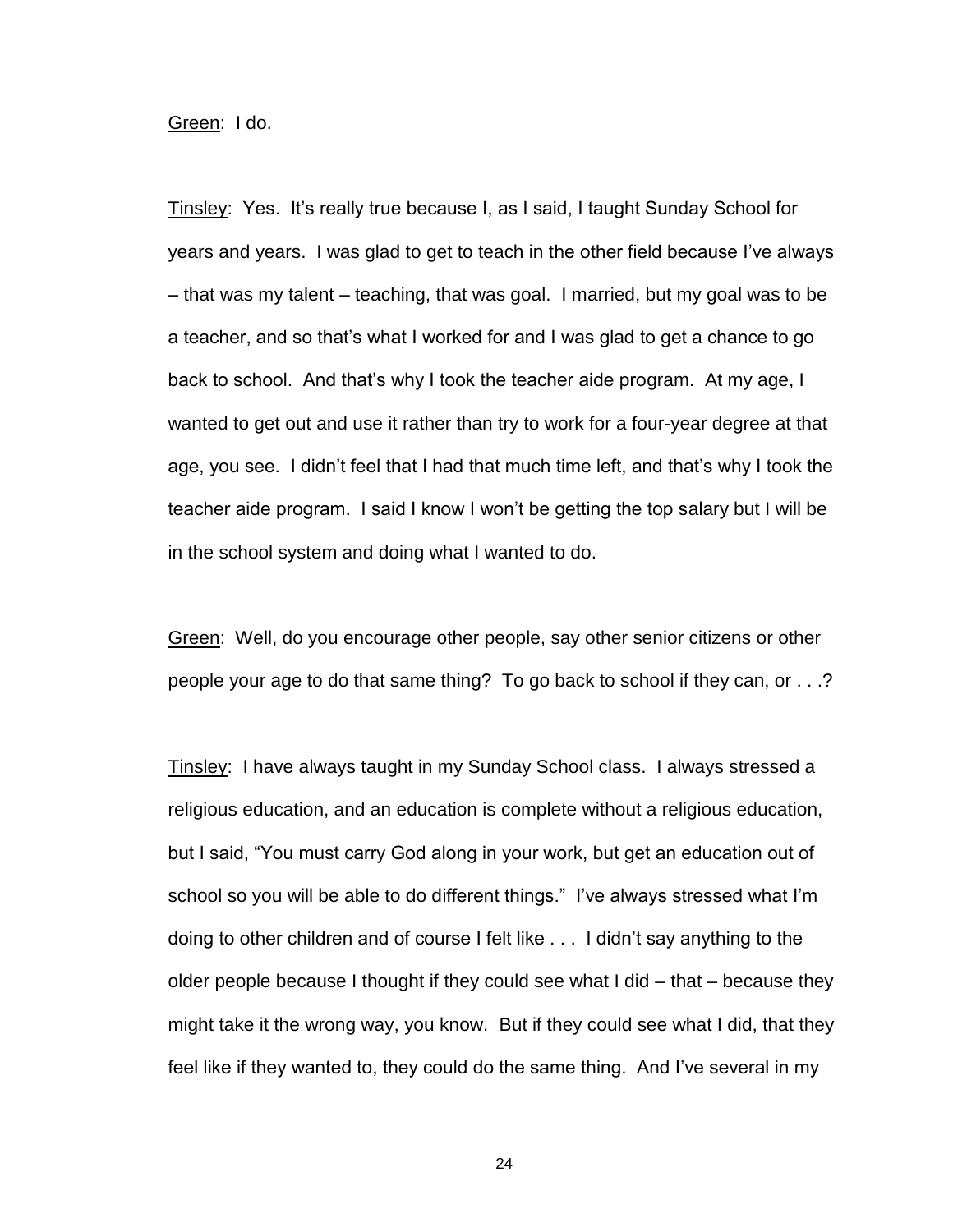church told me that I gave them the incentive to go back to school. And there for a while a different one was popping up saying, "Well, she"s going to Parkland." Or, "She"s doing this." And they would come to me saying, "Well, how did you get in? How do you go about getting a G.E.D.?" And one of them, Mrs. Hudson, she"s a beautician and she wanted some more education, she said she didn"t get a G.E.D and she wanted to do something. She thought she was going to go into

but she finally told me that she really didn't have her high school diploma. She took night courses over here, because her work was in the daytime, you see, I wasn"t working. And she got her G.E.D.

And then we had two or three that came to me and told me that I gave them the incentive to go to school. I think Charles Latham went to Parkland for a little while and oh, different ones. \_\_\_\_\_\_\_\_\_\_\_\_\_\_\_\_\_\_\_\_. I don't know whether they finished – no I know he didn"t. But they were taking some courses there for a while. But I got to teach several of the older people up there, you know, and they wanted me to go back to teach. Some lady who was here, her name is . . . I almost called her. Now she lives on Grove Street. She"s a nice little brownskinned woman. She has a little daughter. I never can think of her name when I want to. But anyhow she said, "I don"t get to go to school much." She has to work, but she said when she was sick \_\_\_\_\_\_\_\_\_\_\_\_\_\_\_\_.

Green: Well, Mrs. Tinsley, I"m going to thank you for letting us come into your home and doing this interview.